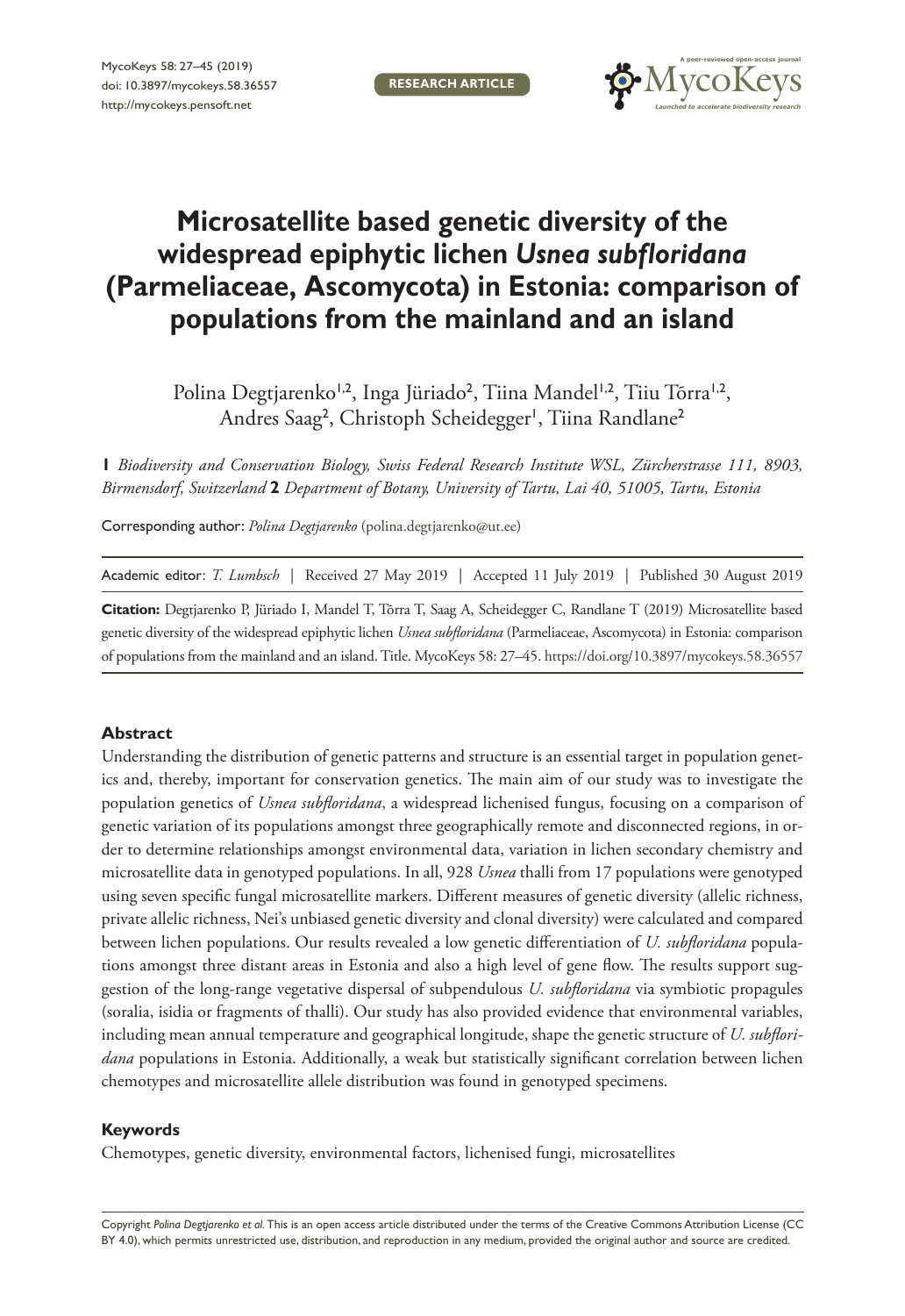### **Introduction**

The disentangling processes which shape genetic patterns and structure of natural populations is of great importance in understanding basic questions concerning evolution, ecology and conservation biology of species. The distribution of genetic diversity, which is a significant part of overall biodiversity, could indicate patterns of gene flow, genetic drift and potential for local adaptation (Frankham et al. 2010). The vast majority of previous studies about microsatellite diversity of lichenised fungi have used threatened, regionally rare or narrowly distributed lichens (e.g. Nadyeina et al. 2014; Jones et al. 2015; Prieto et al. 2015). However, the genetic diversity of common taxa could also be of particular interest since common species could be similarly susceptible to genetic consequences of habitat fragmentation as rare species (Honnay and Jacquemyn 2007). To date, only a few investigations have studied the genetic diversity of common and widespread lichenised fungi and genetic differentiation of their populations using microsatellite markers (e.g. Mansournia et al. 2012; Degtjarenko et al. 2018).

The epiphytic fruticose lichen *Usnea subfloridana* Stirt. has a wide distribution across Eurasia, Macaronesia and North America (Nash et al. 2007; Randlane et al. 2009; Smith et al. 2009). This is one of the commonest *Usnea* species in Estonia (Northern Europe) being frequently found on Norway spruce (*Picea abies*), Scots pine (*Pinus sylvestris*) and Silver birch (*Betula pendula*), as well as other deciduous trees and lignum (Tõrra and Randlane 2007; Randlane et al. 2011). Recent microsatellite studies of *U. subfloridana* populations indicated that unconstrained gene flow and exchange of multilocus genotypes existed between two geographically remote regions (the maximum distance between the two regions was 184 km) within the mainland of Estonia or had occurred at least in the past (Degtjarenko et al. 2018). Moreover, the natural habitat characteristics, such as stand age and mean circumference of the host tree, did not reveal any significant influence on measures of genetic diversity of *U. subfloridana* populations (Degtjarenko et al. 2016, 2018). However, some negative impact caused by alkaline dust pollution has been recorded on the genetic variation of this species (Degtjarenko et al. 2016).

Microsatellites or simple sequence repeats (SSR) are highly variable DNA sequences of short tandem repeats of 1–6 bp with co-dominant inheritance and appear as widely used markers for studying genetic variation and structure of natural populations (Goldstein and Schlötterer 1999; Ellegren 2004). The microsatellites are highly polymorphic and species-specific markers, considered as a most promising tool for investigating genetic diversity of highly clonal and complex organisms such as lichens (Werth 2010). The microsatellites were usually assumed to be neutral markers, occurring mainly in non-coding DNA (Ellegren 2004). Recent studies, however, have questioned this assumption, since microsatellites are also found in coding regions (e.g. Gemayel et al. 2012; Gao et al. 2013), playing a role in species adaptation and phenotypic plasticity within and across generations (Vieira et al. 2016).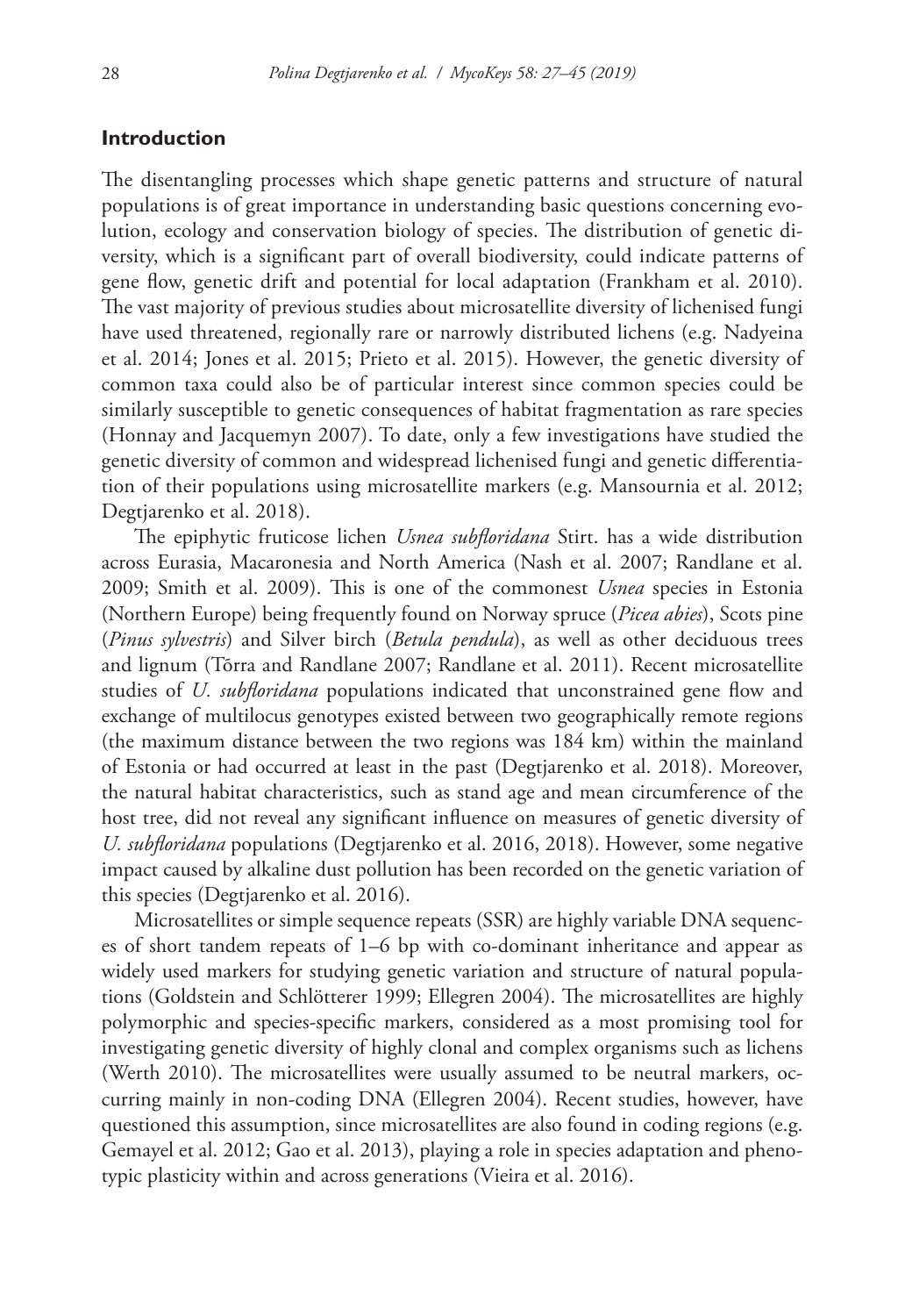Lichens produce a great number of extracellular secondary metabolites; these are synthesised by the mycobiont, although the carbon which is necessary for these substances is provided by the photobiont and subsequently transported to the fungus (Elix and Stocker-Wörgötter 2008). The production of polyketides, the most studied class of secondary metabolites in lichens, is regulated by polyketide synthases (PKS), the genes for which have been found in clusters (Shen 2003). Secondary metabolites of lichen-forming fungi are considered to have a distinct function, such as protecting the thalli against herbivores, pathogens or UV-radiation (Molnár and Farkas 2010). The presence or absence of specific secondary substances or their replacements by another substance has played an important role in identification and classification of these organisms when correlated with morphological or geographical differences (Elix and Stocker-Wörgötter 2008). Hence, variation of secondary compounds in lichens is probably not selectively neutral (Werth 2010). In *U. subfloridana*, three chemotypes have been reported (Halonen et al. 1998, 1999) while, in Estonia, two of them are known: (i) with thamnolic acid and (ii) with squamatic acid as the main substance in the medulla (Tõrra and Randlane 2007).

In the present research, we studied the population genetics of *U. subfloridana*, a widespread lichenised fungus, concentrating on a comparison of genetic variation of populations amongst three geographically remote and disconnected (by sea) regions. The main aims of our research were: (i) to study the genetic differentiation of *U. subfloridana* populations, growing in the south-eastern and northern regions of mainland and on a western island in Estonia, Northern Europe; (ii) to compare the measures of genetic diversity of *U. subfloridana* populations amongst the three study areas; (iii) to find whether allele frequencies in studied populations correlate with environmental variables; and (iv) to check if there were correlations between lichen chemotypes and microsatellite allele distribution in genotyped data.

#### **Material and methods**

#### Study area

The study area is located in Northern Europe, in three geographically separate parts of Estonia: Lääne-Viru County, the northern region of mainland (hereafter N), Põlva County, the south-eastern region of mainland (hereafter SE) and Hiiumaa County, the second largest western island (hereafter W) of Estonia, located in the Baltic Sea (Fig. 1). According to climate norms from 1981 to 2010, N has a mean annual temperature of 5.7 °C, a mean annual precipitation of 587 mm, a mean wind speed of 3.9 m/s and a mean relative humidity of 80%, W has a mean annual temperature of 6.8 °C, a mean annual precipitation of 639 mm, a mean wind speed of 3.9 m/s and a mean relative humidity of 82% and SE has a mean annual temperature of 5.8 °C, a mean annual precipitation is 680 mm, a mean wind speed of 3.2 m/s and a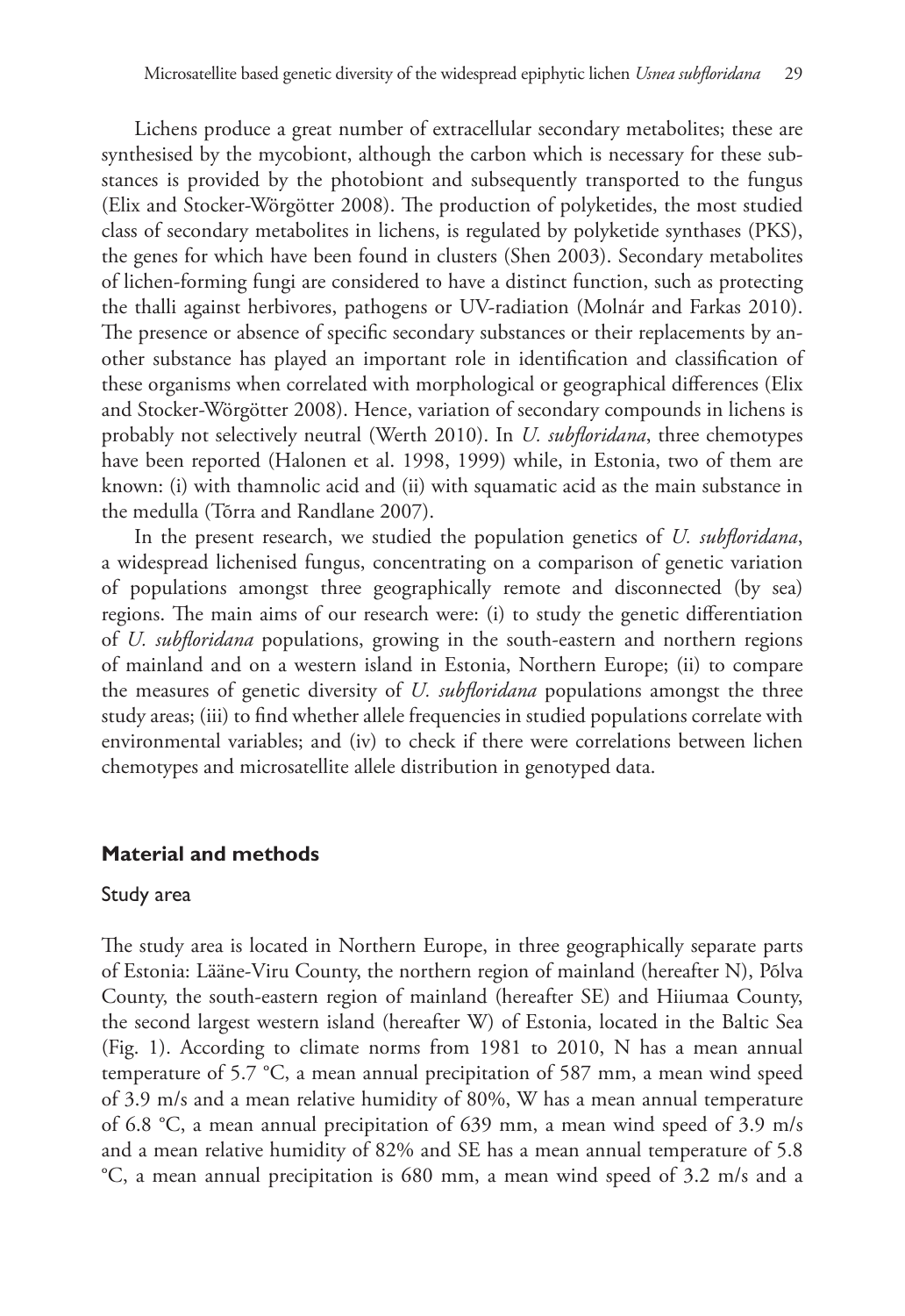

**Figure 1.** Distribution map of *Usnea subfloridana* in Estonia (light grey squares) and study populations (black circles) on Hiiumaa island in the western region (W), in the south-eastern region (SE) and in the northern region of Estonia; the map of Scandinavia was taken from free map resource [http://d-maps.com/](http://d-maps.com/carte.php?num_car=5977&lang=en) [carte.php?num\\_car=5977&lang=en](http://d-maps.com/carte.php?num_car=5977&lang=en).

mean relative humidity of 80% (Estonian Weather Service 2019). The vegetation of Estonia belongs to the hemiboreal forest zone, lying in the transitional area, where the southern taiga forest subzone changes into the spruce-hardwood subzone (Ahti et al. 1968; Laasimer and Masing 1995). The study sites from both geographical regions were situated in *Pinus sylvestris*-dominated boreal forests, being classified as the *Oxalis-Vaccinium myrtillus*, the *Vaccinium myrtillus*, the *Calamagrostio*-*Pinetum* and the *Vaccinium vitis-idaea* forest site types. These forest types are also widely distributed in other Baltic states (Kairiūkštis 1966; Bušs 1997), in Fennoscandia (Dierßen 1996) and in northwest Russia (Fedorchuk et al. 2005).

## Data collection

Fieldwork was carried out during the summer of 2011 (in SE), the autumn of 2014 (in N) and the autumn of 2016 (in W). The potential study sites for sampling were selected from forest survey maps using comparable forest characteristics (stand age and site type) from their forest survey (Forest Public Registry 2017). *Usnea subfloridana*  populations, sampled from 17 study sites, three in N, eight in SE and six in W (Fig. 1; Table 1), were defined according to the boundaries of forest sites sharing the same values of forest survey data (forest site type, age of trees and proportion of trees in forest stand), according to the Forest Public Registry (2017). In each lichen population, an average of three *Usnea* thalli were collected from each Norway spruce tree, up to 6 m from the ground using a tree pruner. In total, 10–21 trees were surveyed and 30–66 thalli were randomly collected from each lichen population (Table 1). The tree circumference (BHC) was recorded for each sampled tree at breast height (1.3 m). The stand age was taken from the Forest Public Registry (2017).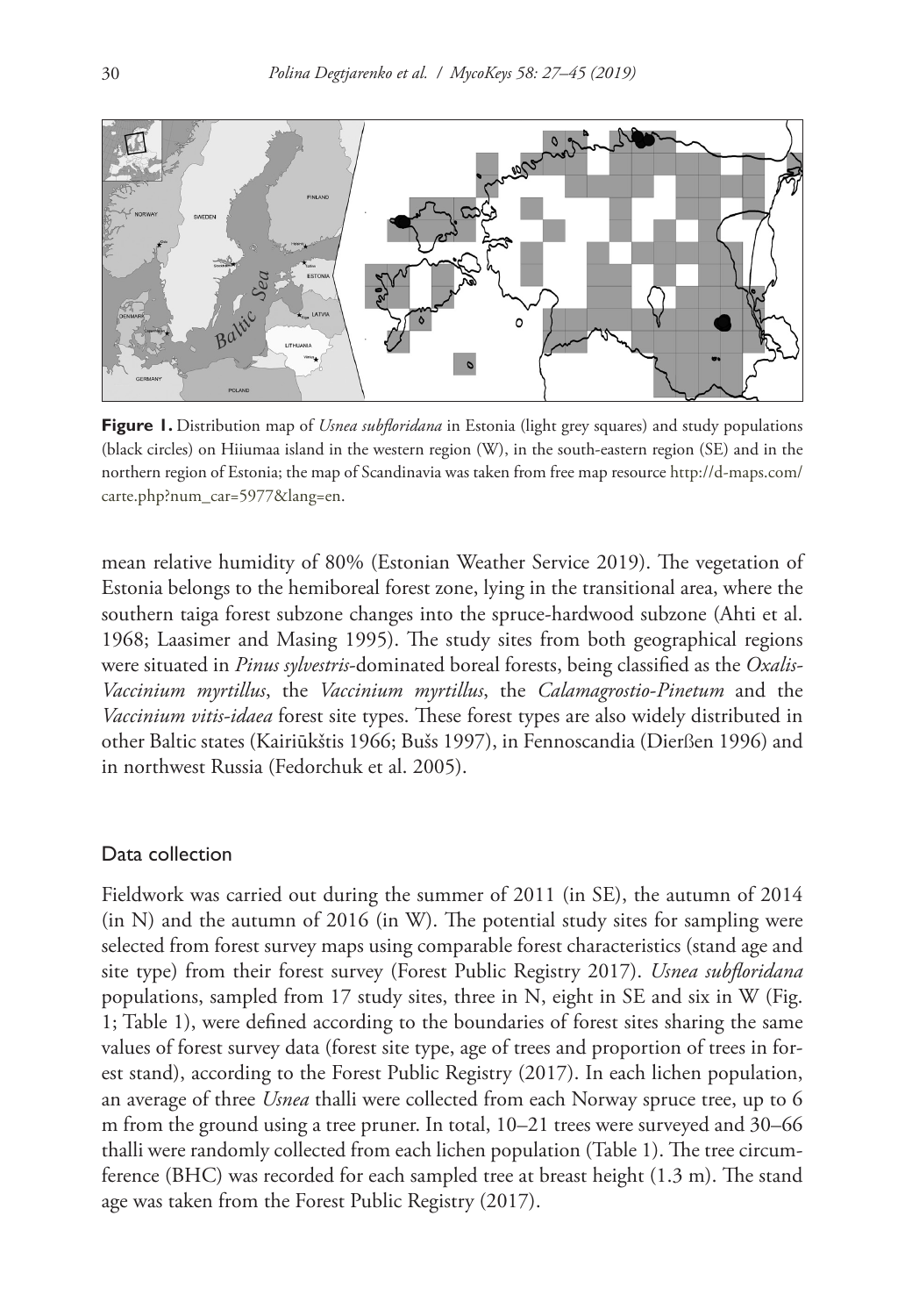| umber of collected thalli per population; Trees, the number of host trees from which thalli were collected in each population; Latitude, latitudinal coordinates of<br>Table 1. Characteristics of the studied <i>Usnea subfloridana</i> populations from the northern region (1–3), the southeastern region (4–11) and Hiiumaa island (12–17)<br>f Estonia: sample size, geographical coordinates, tree variables, and measurements of genetic variation. Populations, the number of population; Specimens, the<br>he centre of forest site; Longitude, longitudinal coordinates of the centre of forest site; Age, the stand age (based on the oldest trees in the stands); BHC, mean |  |
|-----------------------------------------------------------------------------------------------------------------------------------------------------------------------------------------------------------------------------------------------------------------------------------------------------------------------------------------------------------------------------------------------------------------------------------------------------------------------------------------------------------------------------------------------------------------------------------------------------------------------------------------------------------------------------------------|--|
| ircumference (cm) of the host tree per population (measured from each sampled tree at breast height 1.3 m); Squamatic acid, the number of collected thalli contain-<br>ing squamatic acid; Thamnolic acid, the number of collected thalli containing thamnolic acid; H, Nei's unbiased genetic diversity per population; A, standardized<br>the number of multilocus genotypes per population; M, clonal diversity per population; P, private allelic richness per population.<br>llelic richness per population; G, t                                                                                                                                                                  |  |

| Variables         | Region         | $\overline{\phantom{a}}$ | Northern (N) |                                                                                                                                                                                                                                                                                                                                                                                                                                         |                                                                                                                                                                                                                                                                                                                                                                                                                                    | Southeastern (SE)                                                                                |                                                                                                                                                                                                                                                                                                                                                                                                                    |                                                                                                                                                                                                                                                                                                                                               |  |
|-------------------|----------------|--------------------------|--------------|-----------------------------------------------------------------------------------------------------------------------------------------------------------------------------------------------------------------------------------------------------------------------------------------------------------------------------------------------------------------------------------------------------------------------------------------|------------------------------------------------------------------------------------------------------------------------------------------------------------------------------------------------------------------------------------------------------------------------------------------------------------------------------------------------------------------------------------------------------------------------------------|--------------------------------------------------------------------------------------------------|--------------------------------------------------------------------------------------------------------------------------------------------------------------------------------------------------------------------------------------------------------------------------------------------------------------------------------------------------------------------------------------------------------------------|-----------------------------------------------------------------------------------------------------------------------------------------------------------------------------------------------------------------------------------------------------------------------------------------------------------------------------------------------|--|
|                   | Population     |                          |              |                                                                                                                                                                                                                                                                                                                                                                                                                                         |                                                                                                                                                                                                                                                                                                                                                                                                                                    |                                                                                                  |                                                                                                                                                                                                                                                                                                                                                                                                                    |                                                                                                                                                                                                                                                                                                                                               |  |
| Sample size       | Specimens      |                          |              |                                                                                                                                                                                                                                                                                                                                                                                                                                         |                                                                                                                                                                                                                                                                                                                                                                                                                                    |                                                                                                  |                                                                                                                                                                                                                                                                                                                                                                                                                    |                                                                                                                                                                                                                                                                                                                                               |  |
|                   | Trees          |                          |              |                                                                                                                                                                                                                                                                                                                                                                                                                                         |                                                                                                                                                                                                                                                                                                                                                                                                                                    |                                                                                                  |                                                                                                                                                                                                                                                                                                                                                                                                                    |                                                                                                                                                                                                                                                                                                                                               |  |
| Coordinates       | Latitude N     |                          |              |                                                                                                                                                                                                                                                                                                                                                                                                                                         |                                                                                                                                                                                                                                                                                                                                                                                                                                    |                                                                                                  |                                                                                                                                                                                                                                                                                                                                                                                                                    |                                                                                                                                                                                                                                                                                                                                               |  |
|                   | Longitude E    |                          |              |                                                                                                                                                                                                                                                                                                                                                                                                                                         |                                                                                                                                                                                                                                                                                                                                                                                                                                    |                                                                                                  |                                                                                                                                                                                                                                                                                                                                                                                                                    |                                                                                                                                                                                                                                                                                                                                               |  |
| Tree variables    | Age            |                          |              |                                                                                                                                                                                                                                                                                                                                                                                                                                         |                                                                                                                                                                                                                                                                                                                                                                                                                                    |                                                                                                  |                                                                                                                                                                                                                                                                                                                                                                                                                    |                                                                                                                                                                                                                                                                                                                                               |  |
|                   | <b>BHC</b>     |                          |              |                                                                                                                                                                                                                                                                                                                                                                                                                                         |                                                                                                                                                                                                                                                                                                                                                                                                                                    |                                                                                                  |                                                                                                                                                                                                                                                                                                                                                                                                                    |                                                                                                                                                                                                                                                                                                                                               |  |
| Chemotypes        | Squamatic acid |                          |              | $\begin{array}{r l} \hline \mathbf{1} & \mathbf{3} & \mathbf{5} & \mathbf{6} & \mathbf{7} \\ \hline \mathbf{3} & \mathbf{1} & \mathbf{1} & \mathbf{1} \\ \mathbf{5} & \mathbf{5} & \mathbf{5} & \mathbf{5} & \mathbf{5} \\ \mathbf{5} & \mathbf{5} & \mathbf{5} & \mathbf{5} & \mathbf{5} \\ \mathbf{5} & \mathbf{5} & \mathbf{5} & \mathbf{5} & \mathbf{5} \\ \mathbf{5} & \mathbf{5} & \mathbf{5} & \mathbf{5} & \mathbf{5} \\ \math$ | $\begin{array}{c cccccc} \hline \mathbf{5} & \mathbf{9} & \mathbf{1} & \mathbf{1} & \mathbf{1} & \mathbf{1} & \mathbf{1} & \mathbf{1} & \mathbf{1} & \mathbf{1} & \mathbf{1} & \mathbf{1} & \mathbf{1} & \mathbf{1} & \mathbf{1} & \mathbf{1} & \mathbf{1} & \mathbf{1} & \mathbf{1} & \mathbf{1} & \mathbf{1} & \mathbf{1} & \mathbf{1} & \mathbf{1} & \mathbf{1} & \mathbf{1} & \mathbf{1} & \mathbf{1} & \mathbf{1} & \mathbf{$ |                                                                                                  | $\begin{array}{r l} \hline \text{,} & \text{,} \\ \hline \text{,} & \text{,} \\ \text{0.} & \text{0.} \\ \text{0.} & \text{0.} \\ \text{0.} & \text{0.} \\ \text{0.} & \text{0.} \\ \text{0.} & \text{0.} \\ \text{0.} & \text{0.} \\ \text{0.} & \text{0.} \\ \text{0.} & \text{0.} \\ \text{0.} & \text{0.} \\ \text{0.} & \text{0.} \\ \text{0.} & \text{0.} \\ \text{0.} & \text{0.} \\ \text{0.} & \text{0.}$ |                                                                                                                                                                                                                                                                                                                                               |  |
|                   | Thamnolic acid |                          |              |                                                                                                                                                                                                                                                                                                                                                                                                                                         |                                                                                                                                                                                                                                                                                                                                                                                                                                    |                                                                                                  |                                                                                                                                                                                                                                                                                                                                                                                                                    |                                                                                                                                                                                                                                                                                                                                               |  |
| Genetic variation | Ξ              |                          |              |                                                                                                                                                                                                                                                                                                                                                                                                                                         |                                                                                                                                                                                                                                                                                                                                                                                                                                    |                                                                                                  |                                                                                                                                                                                                                                                                                                                                                                                                                    |                                                                                                                                                                                                                                                                                                                                               |  |
|                   |                |                          |              |                                                                                                                                                                                                                                                                                                                                                                                                                                         |                                                                                                                                                                                                                                                                                                                                                                                                                                    |                                                                                                  |                                                                                                                                                                                                                                                                                                                                                                                                                    |                                                                                                                                                                                                                                                                                                                                               |  |
|                   | ಲ              |                          |              |                                                                                                                                                                                                                                                                                                                                                                                                                                         |                                                                                                                                                                                                                                                                                                                                                                                                                                    |                                                                                                  |                                                                                                                                                                                                                                                                                                                                                                                                                    |                                                                                                                                                                                                                                                                                                                                               |  |
|                   | ≍              |                          |              |                                                                                                                                                                                                                                                                                                                                                                                                                                         |                                                                                                                                                                                                                                                                                                                                                                                                                                    |                                                                                                  |                                                                                                                                                                                                                                                                                                                                                                                                                    |                                                                                                                                                                                                                                                                                                                                               |  |
|                   |                |                          |              |                                                                                                                                                                                                                                                                                                                                                                                                                                         |                                                                                                                                                                                                                                                                                                                                                                                                                                    |                                                                                                  |                                                                                                                                                                                                                                                                                                                                                                                                                    |                                                                                                                                                                                                                                                                                                                                               |  |
| Variables         | Region         |                          |              |                                                                                                                                                                                                                                                                                                                                                                                                                                         |                                                                                                                                                                                                                                                                                                                                                                                                                                    |                                                                                                  |                                                                                                                                                                                                                                                                                                                                                                                                                    |                                                                                                                                                                                                                                                                                                                                               |  |
|                   | Population     | $\overline{\phantom{a}}$ |              |                                                                                                                                                                                                                                                                                                                                                                                                                                         |                                                                                                                                                                                                                                                                                                                                                                                                                                    |                                                                                                  |                                                                                                                                                                                                                                                                                                                                                                                                                    |                                                                                                                                                                                                                                                                                                                                               |  |
| Sample size       | Specimens      |                          |              |                                                                                                                                                                                                                                                                                                                                                                                                                                         |                                                                                                                                                                                                                                                                                                                                                                                                                                    |                                                                                                  |                                                                                                                                                                                                                                                                                                                                                                                                                    |                                                                                                                                                                                                                                                                                                                                               |  |
|                   | Trees          |                          |              |                                                                                                                                                                                                                                                                                                                                                                                                                                         |                                                                                                                                                                                                                                                                                                                                                                                                                                    |                                                                                                  |                                                                                                                                                                                                                                                                                                                                                                                                                    |                                                                                                                                                                                                                                                                                                                                               |  |
| Coordinates       | Latitude N     |                          |              |                                                                                                                                                                                                                                                                                                                                                                                                                                         |                                                                                                                                                                                                                                                                                                                                                                                                                                    |                                                                                                  |                                                                                                                                                                                                                                                                                                                                                                                                                    |                                                                                                                                                                                                                                                                                                                                               |  |
|                   | Longitude E    |                          |              | $\begin{array}{c c}\n 12 \\  \hline\n 60 \\  \hline\n 80 \\  20 \\  30 \\  5855.7^{\circ\circ}_{33} \text{+58.6}^{\circ\circ}_{33} \\  \text{58.5}^{\circ\circ}_{33} \text{+58.6}^{\circ} \\  \text{58.6}^{\circ} \\  \text{78.7}^{\circ} \\  \text{89.8}^{\circ} \\  \text{90.8}^{\circ} \\  \text{19.8}^{\circ} \\  \text{10.8}^{\circ} \\  \text{11.8}^{\circ} \\  \text{13.8}^{\circ} \\  \text{16.8}^{\circ}$                      |                                                                                                                                                                                                                                                                                                                                                                                                                                    | $\begin{array}{c c}\n15 \\ \hline\n6 & 7 \\ \hline\n8 & 855363 \\ 88552074 \\ 2155\n\end{array}$ |                                                                                                                                                                                                                                                                                                                                                                                                                    | $\frac{17}{9}$<br>$\frac{17}{9}$<br>$\frac{17}{3}$<br>$\frac{17}{3}$<br>$\frac{17}{3}$<br>$\frac{17}{3}$<br>$\frac{17}{3}$<br>$\frac{17}{3}$<br>$\frac{17}{3}$<br>$\frac{17}{3}$<br>$\frac{17}{3}$<br>$\frac{17}{3}$<br>$\frac{17}{3}$<br>$\frac{17}{3}$<br>$\frac{17}{3}$<br>$\frac{17}{3}$<br>$\frac{17}{3}$<br>$\frac{17}{3}$<br>$\frac{1$ |  |
| Tree variables    | Age            |                          |              |                                                                                                                                                                                                                                                                                                                                                                                                                                         |                                                                                                                                                                                                                                                                                                                                                                                                                                    |                                                                                                  |                                                                                                                                                                                                                                                                                                                                                                                                                    |                                                                                                                                                                                                                                                                                                                                               |  |
|                   | <b>BHC</b>     |                          |              |                                                                                                                                                                                                                                                                                                                                                                                                                                         |                                                                                                                                                                                                                                                                                                                                                                                                                                    |                                                                                                  |                                                                                                                                                                                                                                                                                                                                                                                                                    |                                                                                                                                                                                                                                                                                                                                               |  |
| Chemotypes        | Squamatic acid |                          |              |                                                                                                                                                                                                                                                                                                                                                                                                                                         |                                                                                                                                                                                                                                                                                                                                                                                                                                    |                                                                                                  |                                                                                                                                                                                                                                                                                                                                                                                                                    |                                                                                                                                                                                                                                                                                                                                               |  |
|                   | Thamnolic acid |                          |              |                                                                                                                                                                                                                                                                                                                                                                                                                                         |                                                                                                                                                                                                                                                                                                                                                                                                                                    |                                                                                                  |                                                                                                                                                                                                                                                                                                                                                                                                                    |                                                                                                                                                                                                                                                                                                                                               |  |
| Genetic variation | $\mathbb{I}$   |                          |              |                                                                                                                                                                                                                                                                                                                                                                                                                                         |                                                                                                                                                                                                                                                                                                                                                                                                                                    |                                                                                                  |                                                                                                                                                                                                                                                                                                                                                                                                                    |                                                                                                                                                                                                                                                                                                                                               |  |
|                   |                |                          |              |                                                                                                                                                                                                                                                                                                                                                                                                                                         |                                                                                                                                                                                                                                                                                                                                                                                                                                    |                                                                                                  |                                                                                                                                                                                                                                                                                                                                                                                                                    |                                                                                                                                                                                                                                                                                                                                               |  |
|                   | U              |                          |              |                                                                                                                                                                                                                                                                                                                                                                                                                                         |                                                                                                                                                                                                                                                                                                                                                                                                                                    |                                                                                                  |                                                                                                                                                                                                                                                                                                                                                                                                                    |                                                                                                                                                                                                                                                                                                                                               |  |
|                   | $\geq$         |                          |              |                                                                                                                                                                                                                                                                                                                                                                                                                                         |                                                                                                                                                                                                                                                                                                                                                                                                                                    |                                                                                                  |                                                                                                                                                                                                                                                                                                                                                                                                                    |                                                                                                                                                                                                                                                                                                                                               |  |
|                   |                |                          |              |                                                                                                                                                                                                                                                                                                                                                                                                                                         |                                                                                                                                                                                                                                                                                                                                                                                                                                    |                                                                                                  |                                                                                                                                                                                                                                                                                                                                                                                                                    |                                                                                                                                                                                                                                                                                                                                               |  |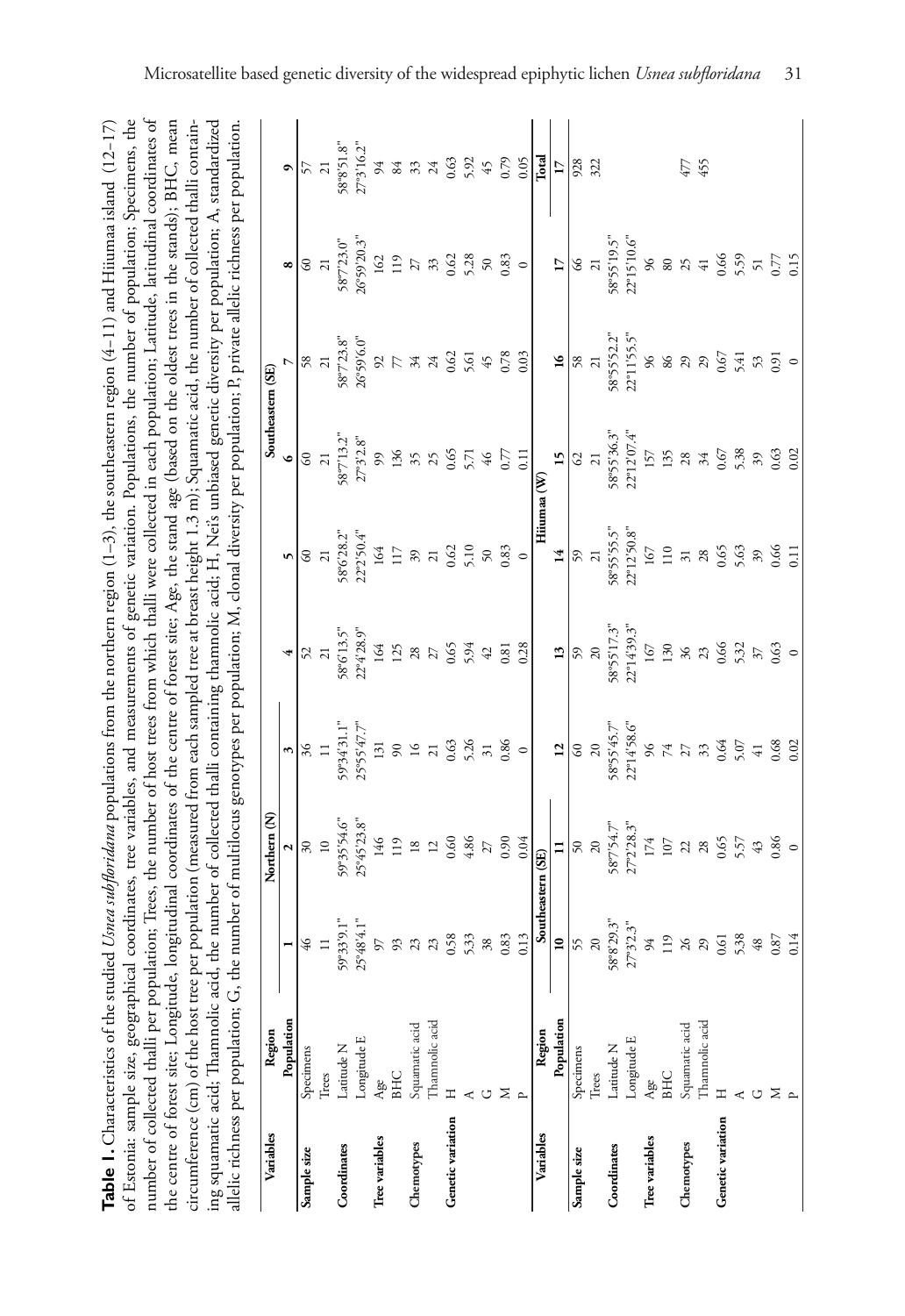#### Chemical and molecular analyses

All collected *Usnea* thalli were air dried, cleaned to remove other lichen specimens and examined under a stereomicroscope. Thin layer chromatography (TLC) with solvent A (Orange et al. 2001) was used to confirm the identification of collected *Usnea* species. Then, 50 mg of each specimen was maintained in 1.5 ml microtubes at  $-20$  °C until molecular analyses. The total genomic DNA was extracted using PowerPlant Pro DNA Isolation Kit and DNeasy Plant Mini Kit (MO BIO Laboratories, Inc., Qiagen, USA), according to the manufacturer's protocol. Seven fungal microsatellite loci (*Us02*, *Us03*, *Us04*, *Us05*, *Us06*, *Us08* and *Us09*) were amplified in two multiplex PCR using QIA-GEN Multiplex PCR Kit, following the instructions described in Tõrra et al. (2014) and Degtjarenko et al. (2016). Fragment lengths of PCR products were determined on a 3730xl DNA Analyzer (Applied Biosystems) with LIZ-500 as the internal size standard. The alleles were sized and genotyped using GeneMapper Software ver 5 (Applied Biosystems).

#### Statistical analyses

The basic measurements of population genetics (the total number of alleles, mean number of alleles per locus, Nei's unbiased genetic diversity (H) and allelic richness (A)) for *U. subfloridana* populations were calculated in the Microsatellite Analyzer ver 2.65 (MSA) (Dieringer and Schlötterer 2003). The measures of A were standardised using the rarefaction procedure implemented in the software MSA (Dieringer and Schlötterer 2003). The allelic richness of private alleles (P) per population was calculated using software HP-Rare (Kalinowski 2005). The number of multilocus genotypes (G), the percentage of multilocus genotypes, i.e. clonal diversity or genotypic diversity (M; the proportion of different genotypes in the population, G/N) and total number of multilocus genotypes from all populations were calculated in the software R (R Core Team 2013), using the R script by Werth et al. (2006). One-way analysis (ANOVA, type III) in the TIBCO Statistica ver 13.3 (TIBCO Software Inc.) was used to compare the different measurements of genetic diversity (A, H, P and M) amongst the three regions, N, SE and W.

The number of shared multilocus genotypes between populations was calculated in the software ARLEQUIN ver 3.5 (Excoffier and Lischer 2010). Clone correction of the genotyped dataset was performed in the software R (R Core Team 2013) using the R package 'poppr' (Kamvar et al. 2014; 2015). Hierarchical analyses of molecular variance (AMOVA) with 1023 permutations to estimate genetic differentiation were performed using ARLEQUIN ver 3.5 (Excoffier and Lischer 2010). The first, second and third AMOVA were performed at the tree level; genotyped individuals (364 multilocus genotypes and 124 trees) from populations of W, genotyped individuals (112 multilocus genotypes and 32 trees) from populations of N and genotypes individuals (452 multilocus genotypes and 166 trees) from populations of SE were analysed separately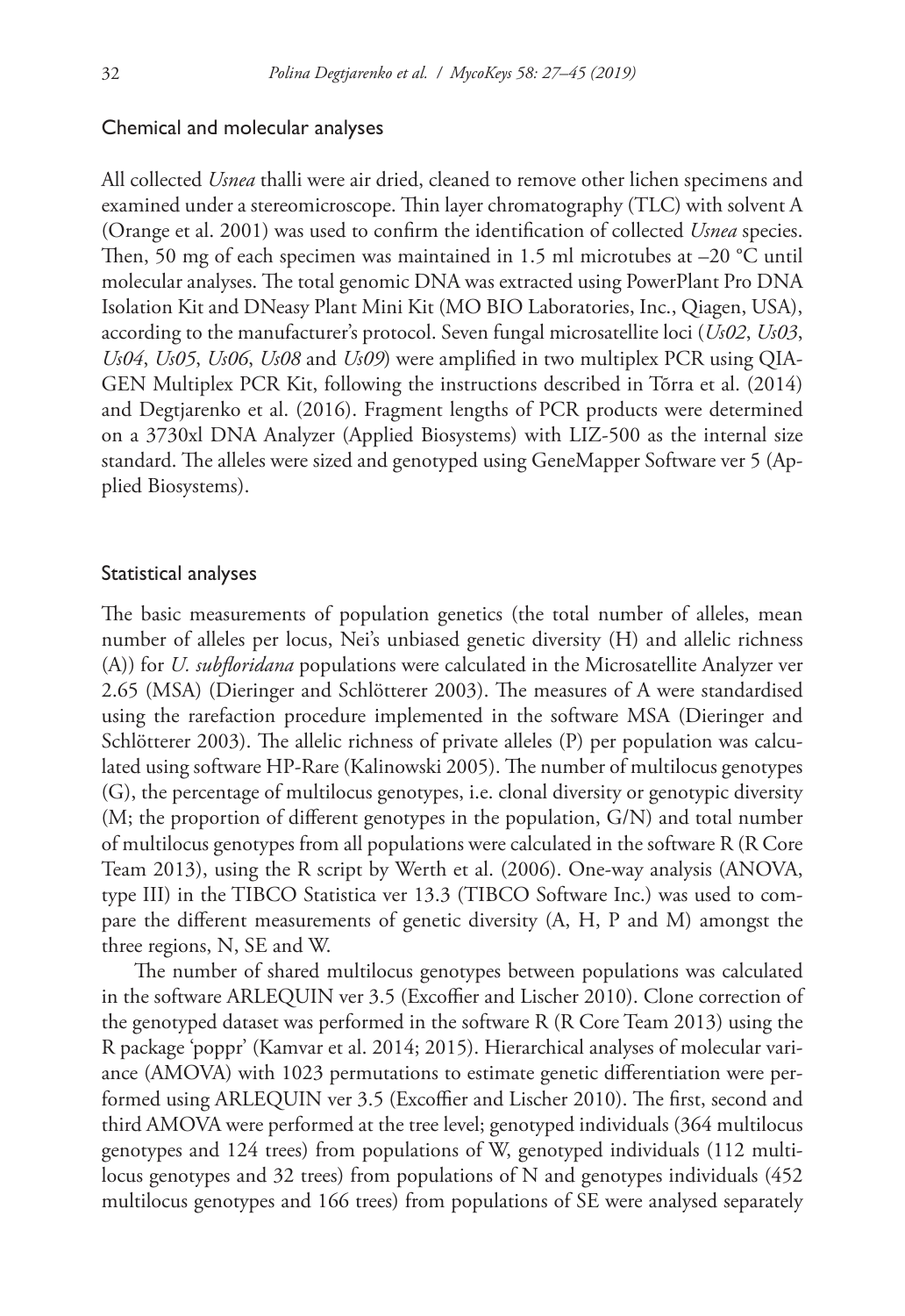where each tree was treated as a distinct population. The fourth AMOVA was undertaken using all genotyped individuals (928 multilocus genotypes) and the fifth without identical multilocus genotypes or clone corrected dataset (403 multilocus genotypes). The rate of gene flow (Nm) across seven loci amongst 17 populations was estimated using GenAlex ver 6.5 (Peakall and Smouse 2012). Index of Association (Ia) was calculated to measure the extent of linkage equilibrium within a dataset by quantifying the amount of recombination amongst a set of sequences and observing association between alleles at different loci (Smith et al. 1993). The Ia was measured in the software R (R Core Team 2013) using the R package 'poppr' (Kamvar et al. 2014; 2015).

To assess the variation in data of *U. subfloridana* multilocus genotypes, the principal component analysis (PCA) was performed, implemented with the programme package Canoco 5.0 (Šmilauer and Lepš 2014). The data matrix of alleles in seven loci from 928 sample specimens was used. Variable 'Lichen substance' (squamatic or thamnolic acid) was used to group the samples. Subsequently, the redundancy analysis (RDA) (Šmilauer and Lepš 2014) was performed and nine explanatory variables were used to assess the correlation with accounted multilocus genotypes. The explanatory variables used in RDA were 'Lichen substance' and environmental variables as Latitude, Longitude, Stand Age, a mean BHC of sample trees per population, a mean annual temperature, a mean annual precipitation, a mean wind speed and a mean relative humidity for populations in the region.

To assess the significance of the associations between allele frequency in the populations and environmental variables, the second RDA was implemented in the same programme package. The data matrix of frequency of 62 alleles in 17 populations was used. The number of records of each allele in each population was counted and logtransformed for data analyses. The same environmental variables as in the first RDA were used as the explanatory variables. In both RDA models, the interactive forward selection procedure with randomisation tests was employed to select the most important environmental variables influencing variation in response data, retaining variables with an independent significant contribution at the p < 0.05 level. Subsequently, variation partitioning analysis (VPA) in the same programme was employed. The unique effects of statistically significant explanatory variables and the shared proportion of variation, explaining the distribution of multilocus genotypes (the first RDA) or allele frequency in populations (the second RDA), was calculated. The statistically significant contribution of variables was tested by the permutation test (Monte-Carlo permutation test, 4999 unrestricted permutations).

## **Results**

In total, 62 alleles at seven microsatellite loci, all polymorphic (Table 1), in 928 specimens from 17 *U. subfloridana* populations were recorded. The minimum number of alleles was four in locus *Us04* and the maximum was 15 in locus *Us03* and, on average, 2.8–9.1 were detected per locus across 17 populations. The mean number of alleles per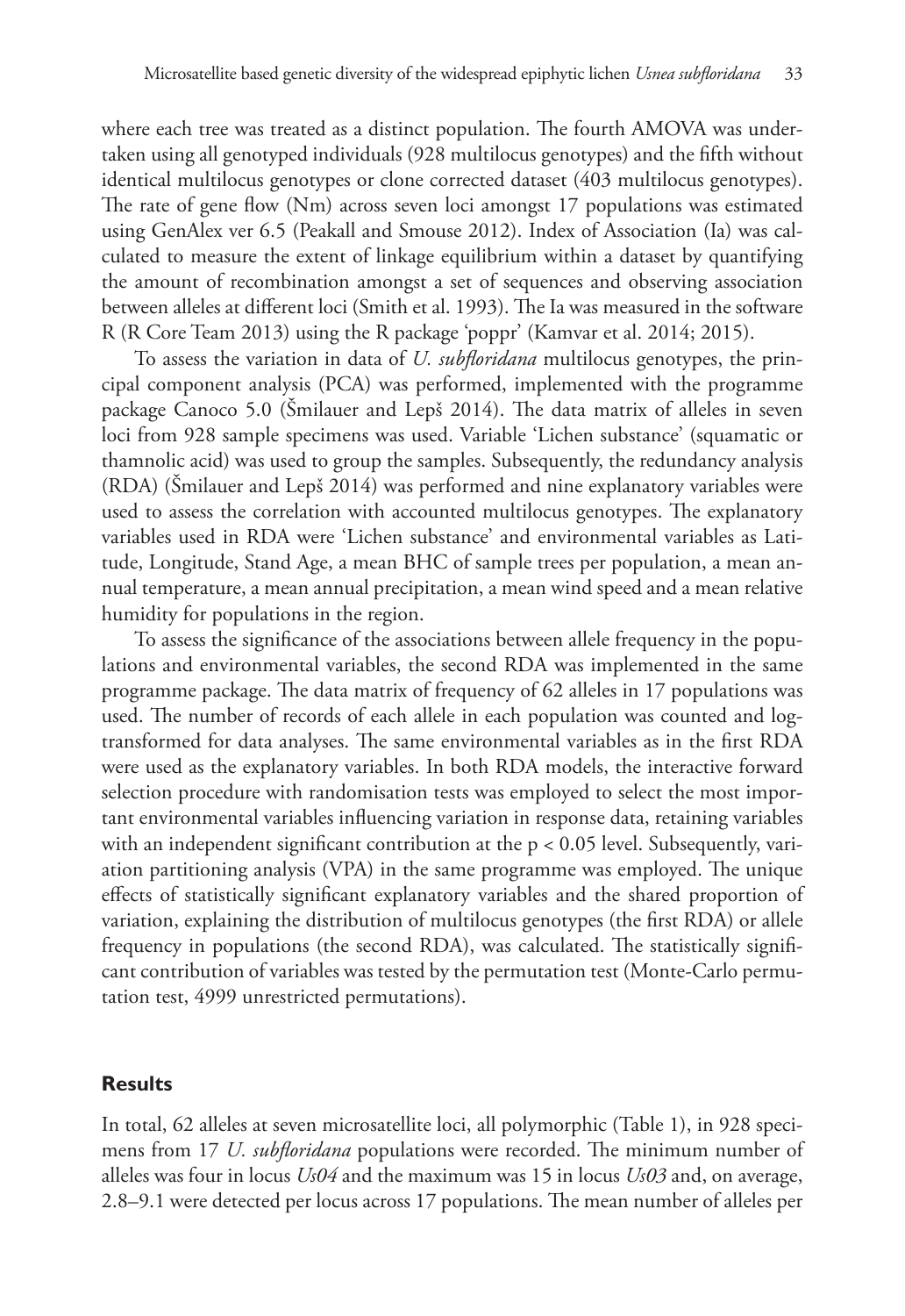population varied from 5.3 to 6.1 in populations on the western island in Estonia (W), from 5.3 to 6.2 in populations in the south-eastern region of mainland (SE) and from 4.9 to 5.4 in populations in the northern region of the mainland (N). There were 403 different multilocus genotypes across 928 genotyped specimens in 17 lichen populations. Allelic richness (A) varied from 4.86 to 5.94 across all lichen populations and Nei's unbiased genetic diversity (H) ranged from 0.58 to 0.67 (Table 1). Other detailed measurements of genetic diversity per population are given in Table 1. The mean gene flow (Nm) for all populations across seven loci was 7.29.

The results of ANOVA showed that Nei's unbiased genetic diversity (H) depended significantly on the region  $(F(2, 12) = 10.74, p = 0.001)$ ; H was higher in populations from W and lower in populations from N. The clonal diversity (M) also depended significantly on the region  $(F(2, 14) = 5.62, p = 0.02)$ ; M was higher in populations from N and lower in populations from W. The allelic richness  $(A; F(2, 14) = 2.83, p =$ 0.09) and private allelic richness  $(P; F(2, 14) = 0.18, p = 0.83$  did not differ amongst the three regions (N, SE and W).

The analyses for checking shared haplotypes amongst populations in the software ARLEQUIN ver 3.5 indicated that all *Usnea* populations shared the identical multilocus genotypes with other populations, as well as amongst three regions, N, W and SE (Fig. 2; Suppl. material 1). The Index of Association (Ia) differs significantly from zero which means that *Usnea* multilocus genotypes are likely undergoing clonal reproduction in study populations (Kamvar et al. 2014; 2015). The first, second and third AMOVA results showed that most of the total genetic variation (96.1% in W, 97.5% in SE and 95.1% in N) was due to the differences amongst individuals within study tree and 0.5%, 0.3% and 0.7% of genetic variation (for W, SE and N, respectively) was found amongst populations (Table 2). The fourth AMOVA results (928 genotypes) revealed that most of the total genetic variation (97.7%) was due to the differences amongst individuals within studied *Usnea* populations; a low proportion (1.8%) of genetic variation was attributed to regional differences (Table 2). The results from the fifth AMOVA (clone corrected, 403 genotypes) showed that most of the total genetic variation (98.7%) was also due to differences amongst individuals within studied *Usnea* populations and 1.2% of genetic variation was found between the regions (Table 2).

In the PCA ordination of multilocus genotypes of *U. subfloridana*, the first ordination axis accounted for 34.5% and the second axis for 20.5% of variation in the sample data. The sampled specimens constituted a rather homogenous cluster in the PCA ordination plot and only a minor distinction, according to the presence of thamnolic or squamatic acid, was visible (Fig. 3). In the RDA analyses with nine explanatory variables, the model accounted for 5.7% of variation in the response data. According to the results of the interactive forward selection of explanatory variables, the variables 'Lichen substance' and 'Temperature' contributed significantly to the explanation of variation in the response data (Fig. 4). The other environmental variables did not make a significant contribution to the model and were left out during the interactive forward selection of variables ( $p \ge 0.05$ ). The results of variation partitioning analysis (VPA) showed that two variables, 'Lichen substance' and 'Temperature', represent 5.5% of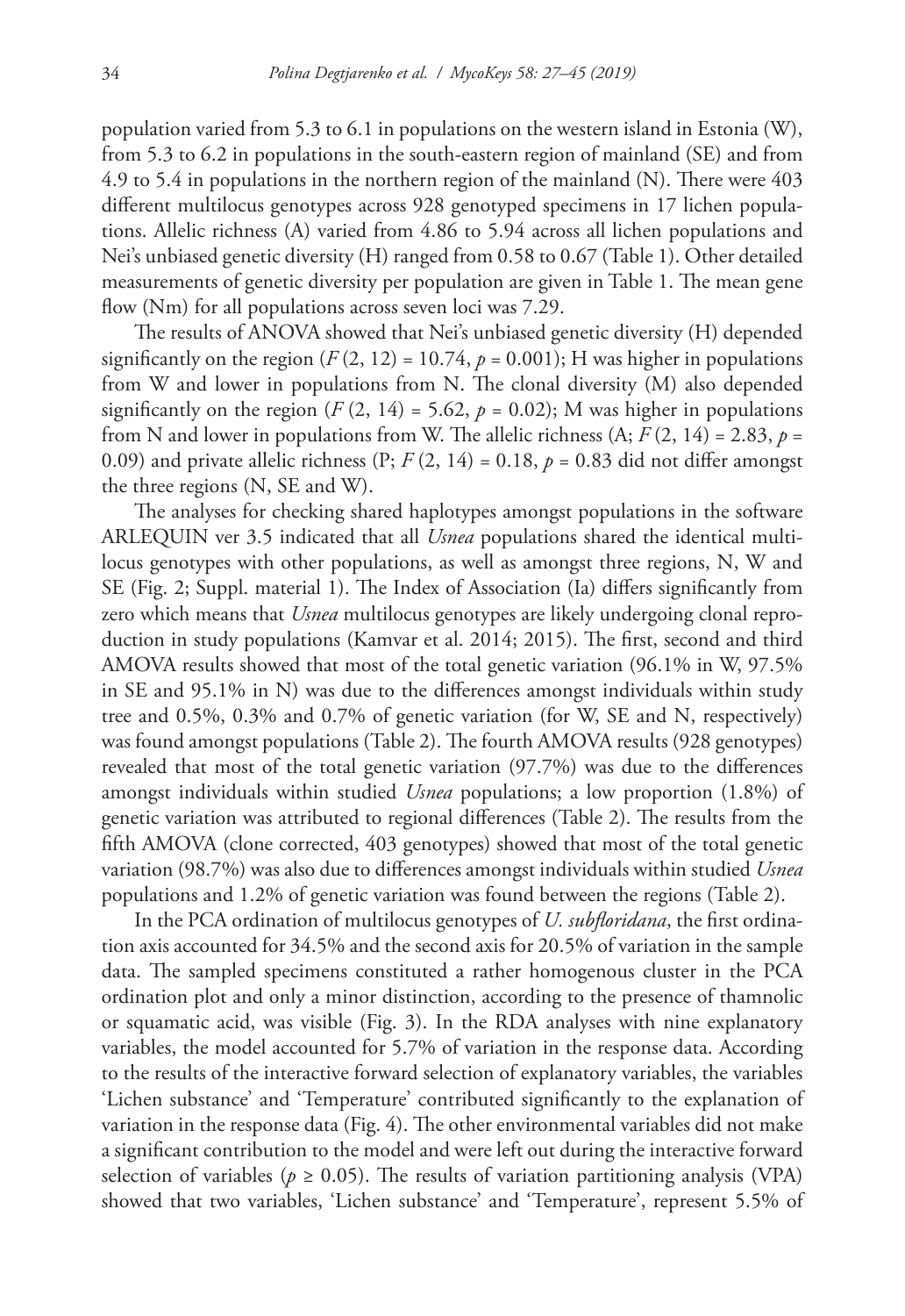

**Figure 2.** Total number of shared haplotypes between populations of *Usnea subfloridana* in the southeastern (SE), the western (W) and northern (N) regions of Estonia; the thickness of lines reflects the number of shared haplotypes between populations.



**Figure 3.** *Usnea subfloridana* multilocus genotypes in the principal component analysis (PCA) ordination plot of the first and second axes. Samples are grouped according to the presence of lichen substance: samples containing thamnolic (square) or squamatic acid (circle).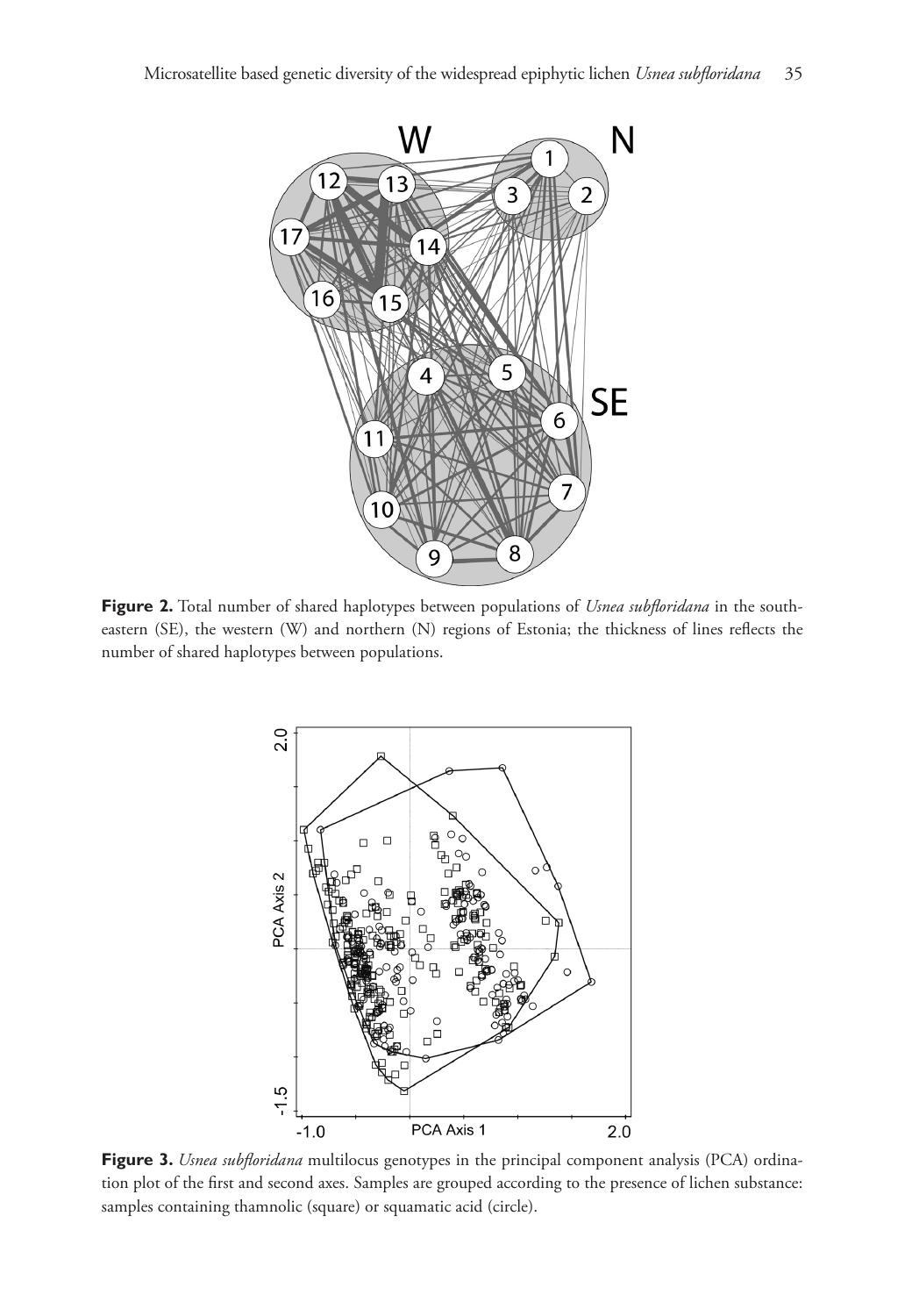**Table 2.** Results of hierarchical analyses of molecular variance (AMOVA) for 17 populations of *Usnea subfloridana* according to seven microsatellite loci with 364 multilocus genotypes from populations on the western island in Estonia (W), with 452 multilocus genotypes from populations in the south-eastern region of the mainland (SE), with 112 multilocus genotypes from populations in the northern region of the mainland (N), with all multilocus genotypes (928 specimens) and clone corrected dataset (403 specimens). Values of P, in bold, represent a significant effect; d.f., the number of degrees of freedom.

| Source of variation                                     | d.f.           | Sum of squares | Variance | Percentage % | $\mathbf{P}$ |
|---------------------------------------------------------|----------------|----------------|----------|--------------|--------------|
| I AMOVA (364 multilocus genotypes and 124 trees)        |                |                |          |              |              |
| Amongst regions (i.e. populations)                      | 5              | 15.9           | 0.01     | 0.5%         | 0.005        |
| Amongst populations within regions (i.e. amongst trees) | 118            | 292.8          | 0.08     | 3.4%         | 0.008        |
| Within populations (i.e. trees)                         | 240            | 539.0          | 2.25     | 96.1%        | 0.08         |
| Total                                                   | 363            | 847.7          | 2.3      |              |              |
| II AMOVA (452 multilocus genotypes and 166 trees)       |                |                |          |              |              |
| Amongst regions (i.e. populations)                      | 7              | 18.8           | 0.007    | 0.3%         | 0.02         |
| Amongst populations within regions (i.e. amongst trees) | 158            | 365.5          | 0.05     | 2.3%         | 0.04         |
| Within populations (i.e. trees)                         | 286            | 622.5          | 2.2      | 97.5%        | 0.1          |
| Total                                                   | 451            | 1006.9         | 2.2      |              |              |
| III AMOVA (112 multilocus genotypes and 32 trees)       |                |                |          |              |              |
| Amongst regions                                         | $\overline{c}$ | 6.04           | 0.02     | 0.7%         | 0.02         |
| Amongst populations within regions                      | 29             | 68.3           | 0.09     | 4.2%         | 0.04         |
| Within populations                                      | 80             | 163.9          | 2.05     | 95.1%        | 0.13         |
| Total                                                   | 111            | 238.2          | 2.2      |              |              |
| IV AMOVA (928 genotypes)                                |                |                |          |              |              |
| Amongst regions                                         | $\overline{2}$ | 28.1           | 0.04     | 1.8%         | < 0.001      |
| Amongst populations within regions                      | 14             | 40.7           | 0.01     | $0.5\%$      | 0.001        |
| Within populations                                      | 911            | 2052.6         | 2.5      | 97.7%        | < 0.001      |
| Total                                                   | 927            | 2121.5         | 2.3      |              |              |
| V AMOVA (403 genotypes)                                 |                |                |          |              |              |
| Amongst regions                                         | $\overline{2}$ | 11.5           | 0.03     | 1.2%         | 0.007        |
| Amongst populations within regions                      | 14             | 33.6           | 0.002    | 0.03%        | 0.389        |
| Within populations                                      | 386            | 906.6          | 2.3      | 98.7%        | < 0.001      |
| Total                                                   | 402            | 951.7          | 2.4      |              |              |

the variation of *U. subfloridana* multilocus genotypes (adjusted variation), the former being 4.1% and the latter 1.3% of the total variation, while the co-effect of both variables was less than  $0.1\%$  ( $p = 0.0005$ ).

The model of the second RDA with allele frequency data in studied populations accounted for 36.1% of variation in the response data. According to the results of the interactive forward selection of explanatory variables, the variables 'Temperature' and 'Longitude' contributed significantly to the explanation of variation in the response data (Fig. 5), the other explanatory variables not making a significant contribution to the model and were left out during the interactive forward selection of variables ( $p \geq$ 0.05). The results of variation partitioning analysis (VPA) showed that the two explanatory variables, 'Temperature' and 'Longitude', represent 27.0% of the variation of allele frequency data (adjusted variation), the former being 8.2% and the latter 7.6% of the total variation, while the co-effect of both variables was  $11.2\%$  ( $p = 0.0005$ ). Alleles, occurring only (e.g. 326 and 346 (*Us05*), 201(*Us08*, coded as 8201)) or being more frequent (e.g. 322 and 330 (*Us05*), 195(*Us08*), 345 (*Us09*)) in populations of western Estonia with an average higher air temperature, are located in the positive side of the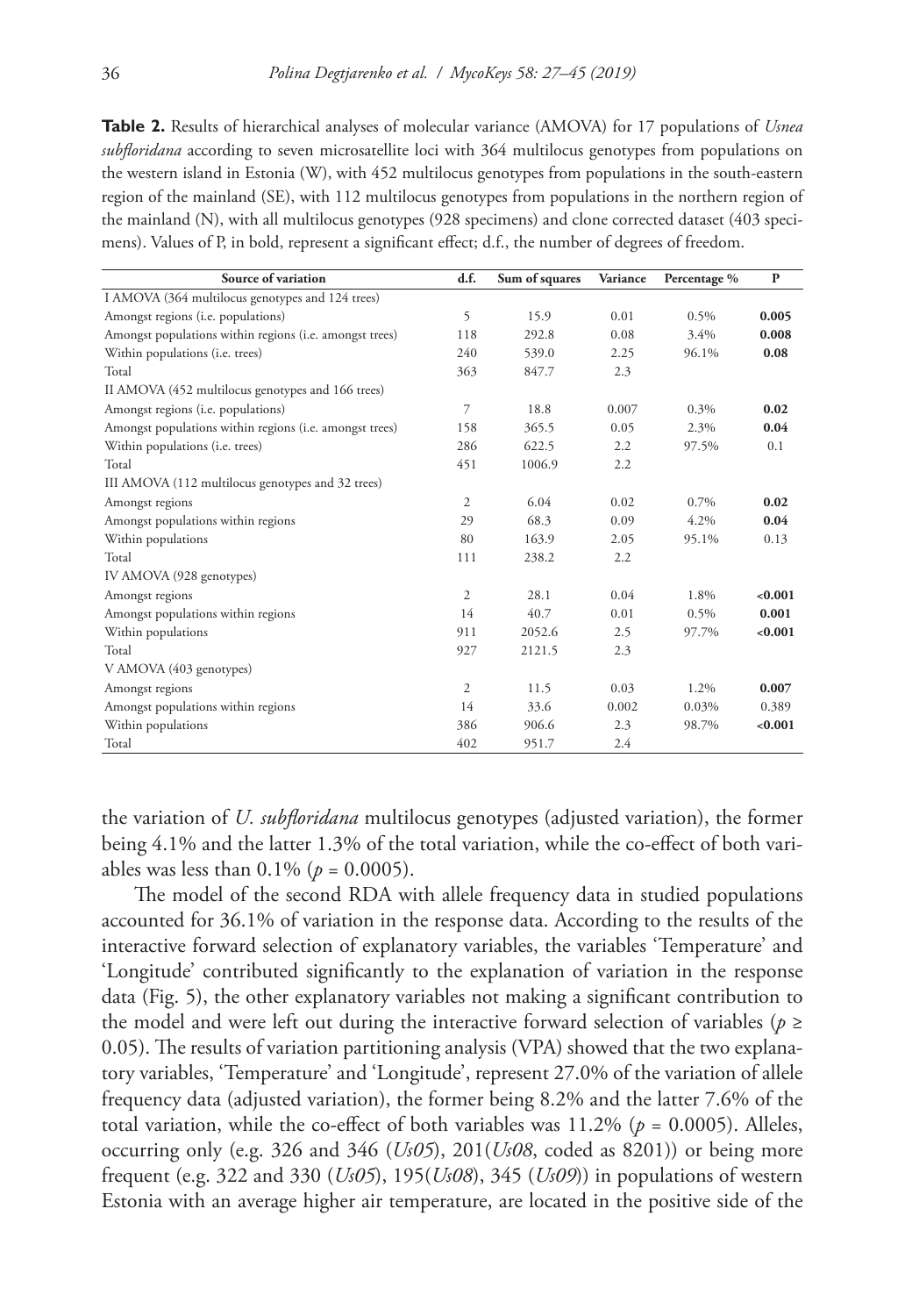

**Figure 4.** *Usnea subfloridana* multilocus genotypes (Us02, Us03, Us04, Us05, Us06, Us08, Us09) and explanatory variables mean annual air temperature ('Temp') and the presence of thamnolic acid ('Tham') in a lichen sample in the bi-plot of the redundancy analysis (RDA) of the first and second axes.



**Figure 5.** Sample populations of *Usnea subfloridana* and explanatory variables mean annual air temperature ('Temp') and geographical longitude of populations ('Long') in the bi-plot of the redundancy analysis (RDA) of the first and second axes. The shape of symbols indicates the geographical location of studied populations (square – south-eastern region of mainland, circle - western island and diamond – north-eastern region) and the size of symbols indicates the number of different alleles found in the studied populations.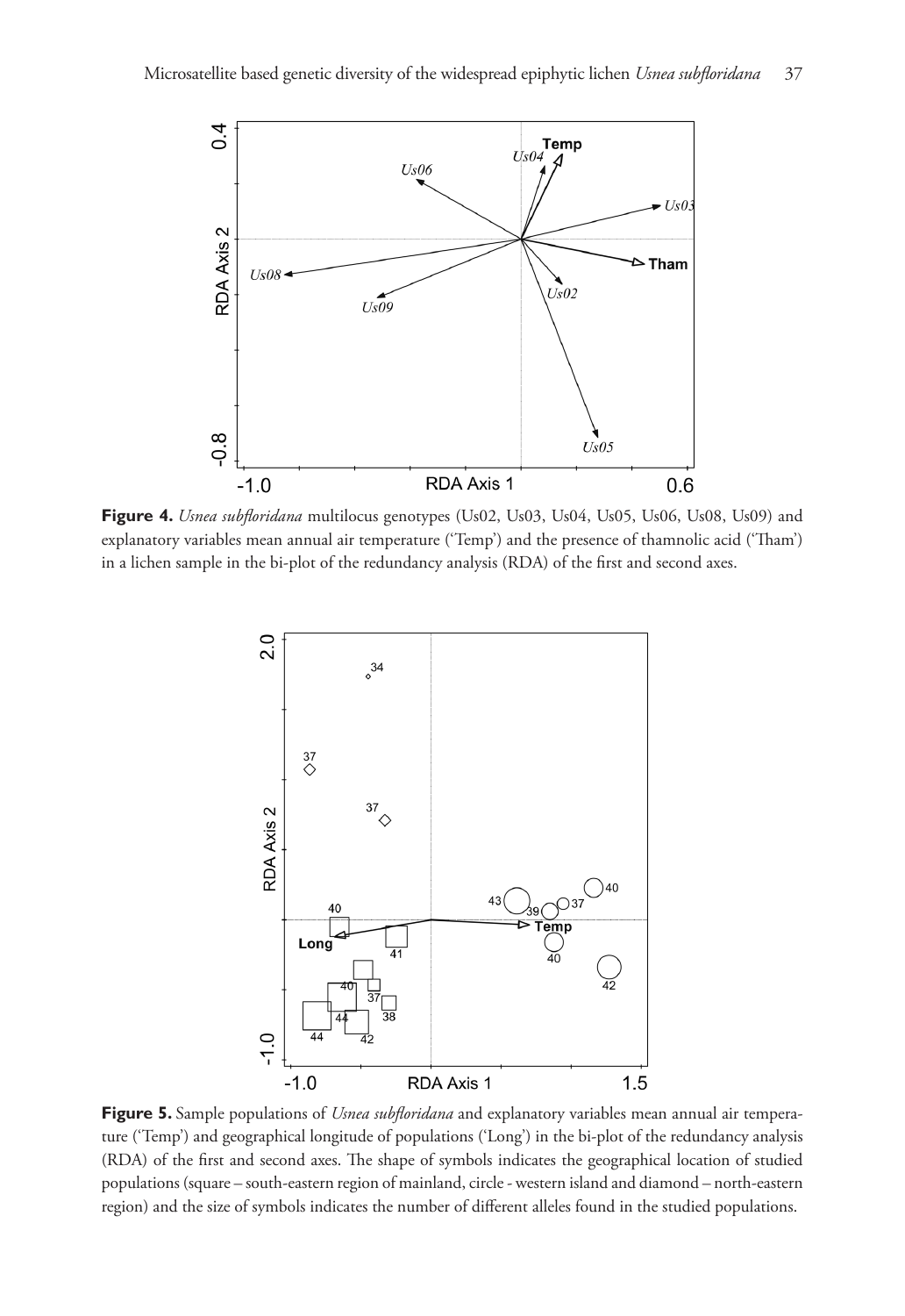

**Figure 6.** Alleles of *Usnea subfloridana* and explanatory variables mean annual air temperature ('Temp') and geographical longitude of populations ('Long') in the bi-plot of the redundancy analysis (RDA) of the first and second axes. Labels of alleles prefixed by '8' or '9' indicate that these alleles belong to loci *Us08* or *Us09,* respectively; for example, 8201 means that allele 201 is from *Us08*

ordination plot. The alleles, occurring only (e.g. 362 (*Us09*)) or being more frequent (e.g. 168 and 180 (*Us02*), 181 (*Us04*), 332 (*Us05*), 198 (*Us08*)) in populations of south-eastern Estonia, are located on the negative side of the ordination plot (Fig. 6).

#### **Discussion**

Lichen-forming fungi, reproducing purely sexually, are assumed to have a longer dispersal distance and exhibit less genetic structure than clonally reproducing species via isidia/soredia or fragments of thalli (Werth 2010; Singh et al. 2015; Alors et al. 2017). However, our study showed that *Usnea subfloridana,* which usually reproduces asexually by symbiotic propagules, exhibited a very long dispersal range and a negligible level of genetic differentiation in populations from three geographically remote areas, namely the south-eastern (SE) and northern (N) regions of the Estonian mainland and Hiiumaa (W), an island in the Baltic Sea (Fig. 1; Table 2). Small-scale AMOVA also exhibited similar results; a negligible level of genetic differentiation was found amongst populations in three study regions (Table 2). Using highly variable microsatellite markers, our study also showed high levels of gene flow  $(Nm = 7.29)$  or genetic similarity amongst all studied *U. subfloridana* populations. Moreover, our results demonstrated that *Usnea* population shared common identical multilocus genotypes amongst all studied populations and also amongst the three regions (Fig. 2; Suppl. material 1). Our previous study also recorded a very low genetic differentiation of *U. subfloridana* populations between two distant areas in Estonia, suggesting spatially unrestricted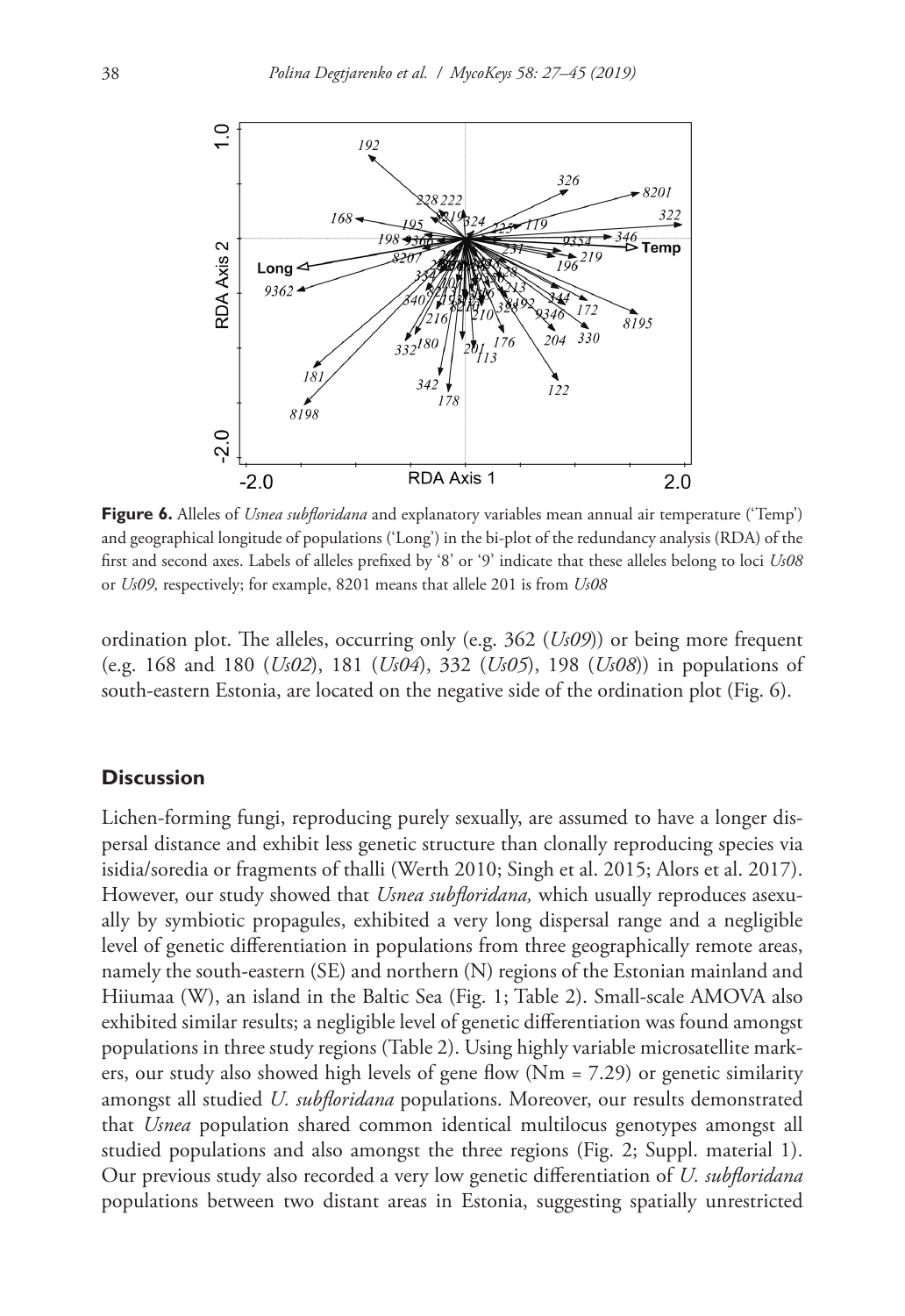dispersal of individuals and unconstrained gene flow in *U. subfloridana* populations (Degtjarenko et al. 2018). However, the genetic variation, attributed to regional differences, was slightly higher in the current study (1.8% and 1.2%; Table 2) than in the previous microsatellite study (0.5%) concerning *U. subfloridana* populations in Estonia (Degtjarenko et al. 2018). A possible explanation for this is that the maximum distance amongst the populations was longer (viz. the maximum distance was 295 km in the current and 184 km in the previous study) and, in addition, one region (W) with six populations was relatively isolated, i.e. an island. Similar levels of genetic differentiation at local scales have been indicated in previous studies; for example, for populations of *Lobaria pulmonaria* L., a lichen-forming fungus that also reproduces predominantly asexually (e.g. Walser 2004; Scheidegger et al. 2012). According to the test of Index of Association (Ia), our study found that multilocus genotypes of *U. subfloridana* in our localities most likely originated from asexual reproduction (Suppl. material 2). Therefore, it appears that the long-range dispersal of subpendulous *U. subfloridana* occurred via symbiotic propagules (soralia, isidia or fragments of thalli) that had to travel several kilometres over the sea.

The genetic diversity of natural populations is shaped by cumulative synergy of historical and present-day processes (Hewitt 2000; Frankham et al. 2010). Previous studies have shown that the climatic and habitat heterogeneity could be important in explaining the levels of genetic diversity of lichen populations; for example, annual precipitation had an effect on genetic diversity of *Lobaria pulmonaria* populations in the Iberian Peninsula (Otálora et al. 2015). Nadyeina et al. (2014) demonstrated that the microclimatic factors (air humidity and temperature) influenced the distribution of gene pools of *L. pulmonaria* in the Carpathian Mountains. The genetic diversity of *L. pindarensis* Räsanen was significantly influenced by altitude, revealing higher levels of genetic diversity at a high elevation in the Himalayas (Devkota et al. submitted). Belinchón et al. (2018) showed that *Nephroma parile* (Ach.) Ach. and *N. laevigatum*  Ach. were also related to measured environmental and habitat variables, indicating micro-evolutionary responses to the environment. Our studies showed that genetic diversity (H) of *Usnea subfloridana* populations was higher on Hiiumaa island while clonal diversity (M) was higher in the northern region (N) of Estonia. This is contrary to our *a priori* assumption that relatively isolated populations, occurring on islands, will exhibit a lower genetic diversity and higher levels of clonal diversity. Moreover, the allele distribution in studied populations correlated with a mean annual temperature and geographical longitude (Fig. 5). These findings suggest (in our study – average annual temperature and longitude) are important factors for shaping the genetic structure and patterns of *U. subfloridana* populations in Estonia and indicating local adaptation to landscape conditions. The results of the redundancy analysis (RDA) indicated that, for example, several alleles occurring only or being more frequent are found in the populations of western Estonia with a higher average air temperature while other alleles, occurring only or being more frequent in populations of south-eastern Estonia, are related to a lower average air temperature (Fig. 6). Habitat quality measured as age of stand or host tree could be important in explaining the distribution of genetic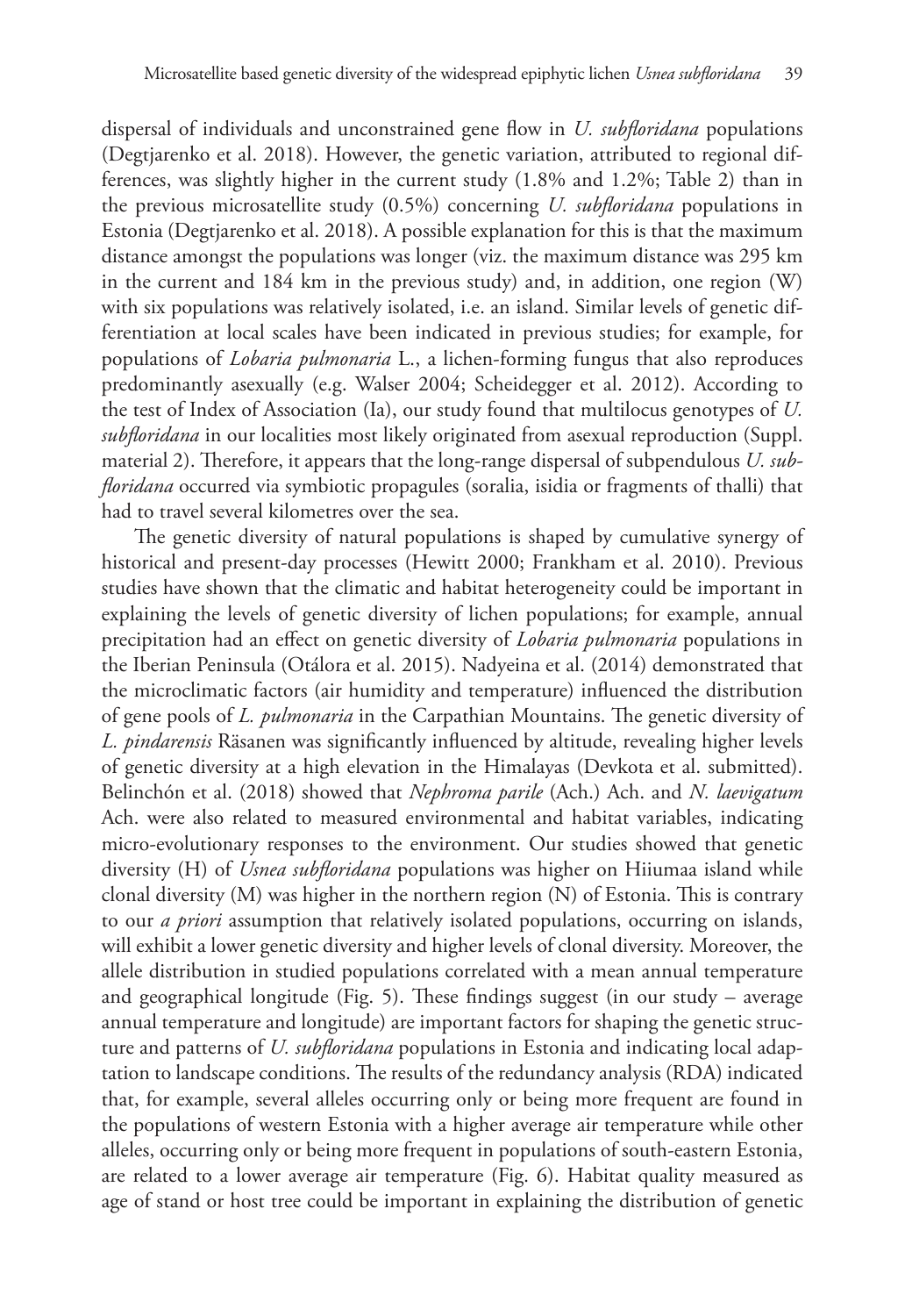diversity of lichen populations (Jüriado et al. 2011; Otálora et al. 2011; Scheidegger et al. 2012). However, RDA showed that the age of forest stands and circumference of host trees did not have a significant effect on the distribution of allele frequencies in the studied populations. This also accords with our earlier observations, which showed that stand age or tree circumference were not of great importance in explaining the genetic patterns of *U. subfloridana* populations (Degtjarenko et al. 2016, 2018). Overall, our results reveal that, despite extensive gene flow and low genetic differentiation amongst the distant areas, geographical longitude and temperature heterogeneity might promote the current levels of genetic diversity of *U. subfloridana* populations amongst these three remote regions in Estonia.

Recent studies highlighted that microsatellites could be found in coding regions and be linked with adaptation and phenotypic consequences (e.g. Gemayel et al. 2012; Gao et al. 2013). In our study, for the first time any probable correlations between the chemotypes of a lichen-forming fungus, *U. subfloridana* and its microsatellite allele distribution in genotyped data were checked. Both chemotypes of *U. subfloridana*  are common in Estonia (Tõrra and Randlane 2007) and nearly evenly represented in study regions (Table 1). The results of this study showed that only a minute difference, according to the presence of thamnolic or squamatic acid, was visible (Fig. 3) in sampled specimens, representing a rather homogenous cluster in the PCA ordination plot (Fig. 3). Recently, Lagostina et al. (2018) showed that chemotypes were not correlated with any of the genetic clusters of the two morphotypes, *U. antarctica* Du Rietz and *U. aurantiacoatra* (Jacq.) Bory, in the study delimiting species within the genus *Usnea* subgenus *Neuropogon*. However, the chemical variation across these species was not randomly distributed between the two morphotypes nor amongst the genetic clusters (Lagostina et al. 2018). The presence of particular secondary compounds is also known to be specific to a certain habitat or ecoregion and to respond to the environmental gradients (e.g. Nash and Zavada 1977; Culberson et al. 1977; Zhou et al. 2006). We speculate that the correlation between particular microsatellite alleles and secondary metabolite could be relevant to the adaptation of populations to a certain geographical region and contribute thus to the minute isolation by geographical distance.

## **Conclusion**

We studied the population genetics of *U. subfloridana*, a widespread lichenised fungus, concentrating on a comparison of genetic variation of populations amongst three geographically remote and disconnected (by sea) regions in Estonia. We recorded a very low genetic differentiation of *U. subfloridana* populations amongst three distant areas, suggesting spatially unrestricted dispersal of individuals and unconstrained gene flow in *U. subfloridana* populations. Furthermore, geographical longitude and the mean annual temperature might play an important role in forming genetic variation in *U. subfloridana* populations in Estonia. This work contributes to the existing knowledge of population genetics of highly clonal and complex organisms, such as lichens.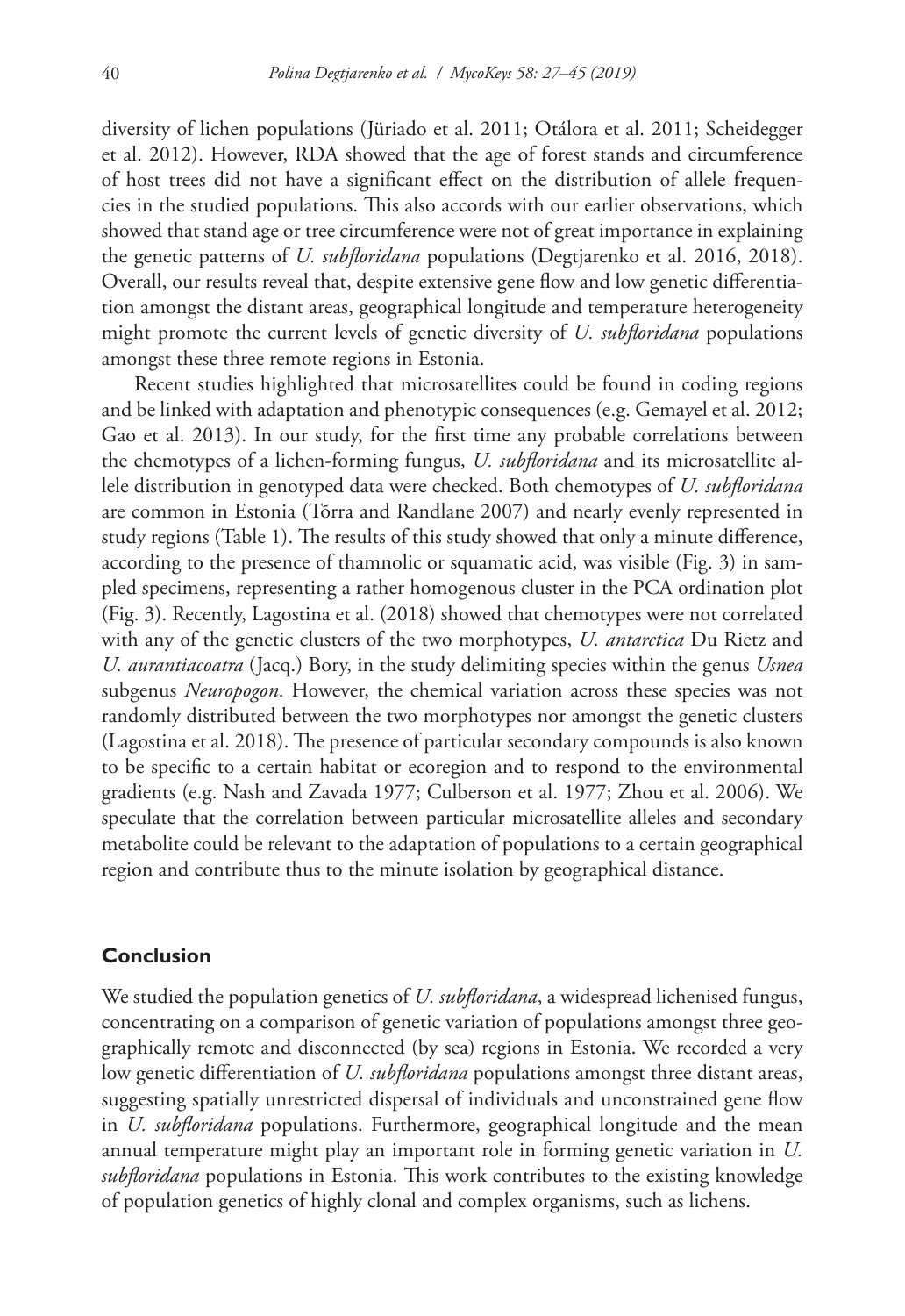# **Acknowledgements**

This research was supported by the Estonian Research Council (grant PUT1017 to TR, grant MOBTP66 to IJ and grant IUT20-30) and by a fellowship to TT (Sciex project 10.005). We are also grateful to the Genetic Diversity Centre (ETH Zurich, Switzerland) for technical assistance, to Liis Marmor for help during fieldwork, to Ants Kaasik (University of Tartu, Estonia) for advice in the statistical analyses, to Rasmus Puusepp (University of Tartu, Estonia) and Carolina Cornejo (WSL, Switzerland) for help with laboratory work, to Tuuli Reisberg and Lauri Saag (University of Tartu, Estonia) for support with microsatellite genotyping, to Kristiina Kübarsepp for help with TLC, to Prof. Mark Seaward (University of Bradford, UK) for linguistic support and to Silke Werth (LMU München, Germany) for helpful discussions of this paper.

# **References**

- Ahti T, Hämet-Ahti L, Jalas J (1968) Vegetation zones and their sections in northwestern Europe. Annales Botanici Fennici: 169–211.
- Alors D, Dal Grande F, Cubas P, Crespo A, Schmitt I, Molina MC, Divakar PK (2017) Panmixia and dispersal from the Mediterranean Basin to Macaronesian Islands of a macrolichen species. Scientific Reports 7: 40879. <https://doi.org/10.1038/srep40879>
- Belinchón R, Ellis CJ, Yahr R (2018) Climate-woodland effects on population genetics for two congeneric lichens with contrasting reproductive strategies. FEMS Microbiology Ecology 94: fiy159.<https://doi.org/10.1093/femsec/fiy159>
- Bušs K (1997) Forest ecosystem classification in Latvia. Proceedings of the Latvian Academy of Sciences 51: 204–218.
- Culberson WL, Culberson CF, Johnson A (1977) Correlations between secondary-product chemistry and ecogeography in the *Ramalina siliquosa* group (lichens). Plant Systematics and Evolution 127: 191–200. <https://doi.org/10.1007/BF00984149>
- Degtjarenko P, Marmor L, Tõrra T, Lerch M, Saag A, Randlane T, Scheidegger C (2016) Impact of alkaline dust pollution on genetic variation of *Usnea subfloridana* populations. Fungal Biology 120: 1165–1174.<https://doi.org/10.1016/j.funbio.2016.05.010>
- Degtjarenko P, Tõrra T, Mandel T, Marmor L, Saag A, Scheidegger C, Randlane T (2018) Unconstrained gene flow between populations of a widespread epiphytic lichen *Usnea subfloridana* (Parmeliaceae, Ascomycota) in Estonia. Fungal Biology 122: 731–737. [https://](https://doi.org/10.1016/j.funbio.2018.03.013) [doi.org/10.1016/j.funbio.2018.03.013](https://doi.org/10.1016/j.funbio.2018.03.013)
- Dieringer D, Schlötterer C (2003) Microsatellite analyser (MSA): a platform independent analysis tool for large microsatellite data sets. Molecular Ecology Notes 3: 167–169. [https://](https://doi.org/10.1046/j.1471-8286.2003.00351.x) [doi.org/10.1046/j.1471-8286.2003.00351.x](https://doi.org/10.1046/j.1471-8286.2003.00351.x)
- Dierßen K (1996) Vegetation Nordeuropas. Ulmer, 1–838.
- Elix JA, Stocker-Wörgötter E (2008). Biochemistry and secondary metabolites. In: Nash TH (Ed.) Lichen biology (2nd edn). Cambridge University Press, Cambridge, 106–135. [https://](https://doi.org/10.1017/CBO9780511790478.008) [doi.org/10.1017/CBO9780511790478.008](https://doi.org/10.1017/CBO9780511790478.008)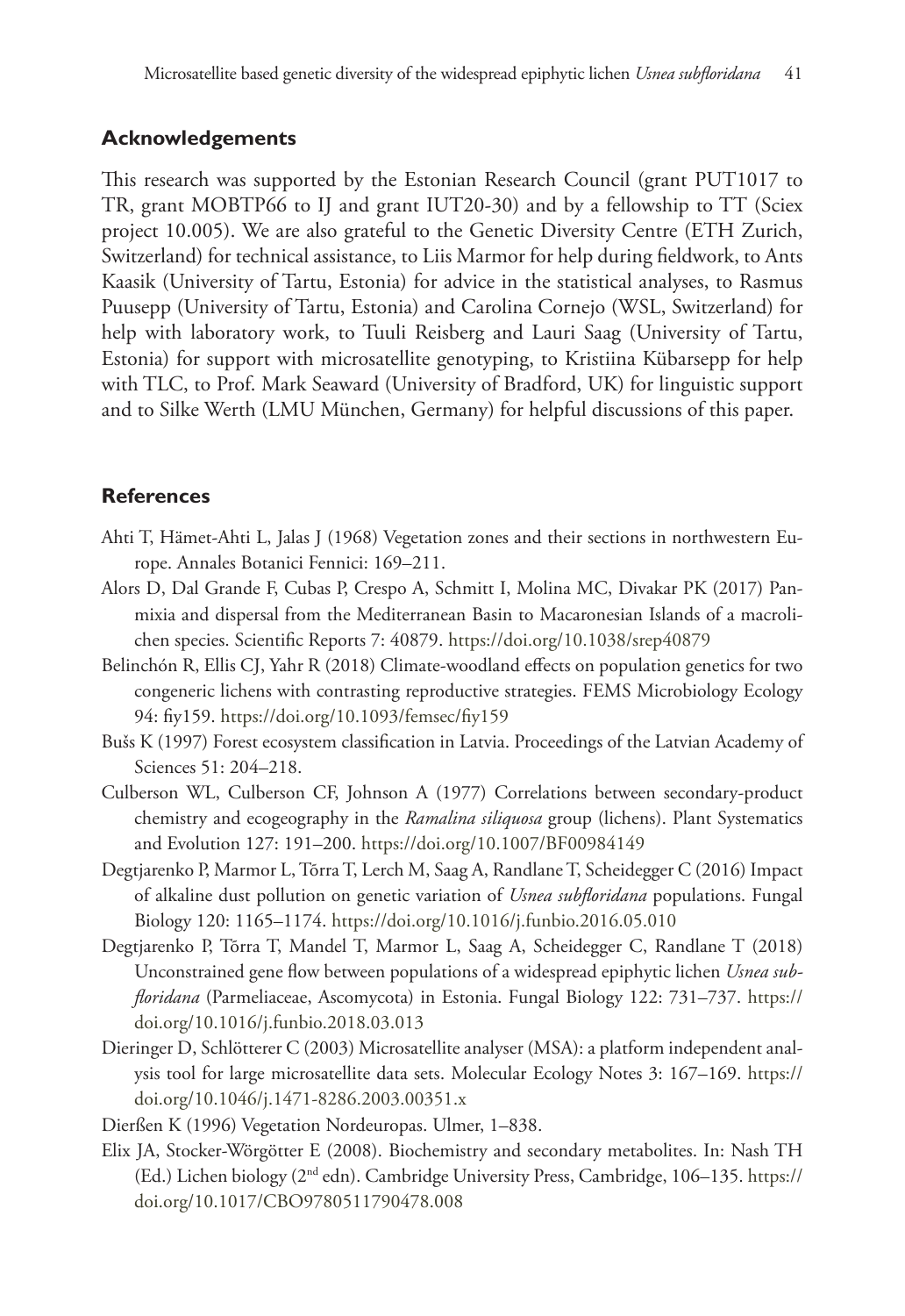- Ellegren H (2004) Microsatellites: simple sequences with complex evolution. Nature Reviews Genetics 5: 435–445.<https://doi.org/10.1038/nrg1348>
- Estonian Weather Service (2019) Estonian Weather online Service. [http://www.ilmateenistus.](http://www.ilmateenistus.ee/?lang=en) [ee/?lang=en](http://www.ilmateenistus.ee/?lang=en) [Accessed 16 May 2019]
- Excoffier L, Lischer HEL (2010) Arlequin suite ver 3.5: A new series of programs to perform population genetics analyses under Linux and Windows. Molecular Ecology Resources 10: 564–567.<https://doi.org/10.1111/j.1755-0998.2010.02847.x>
- Fedorchuk VN, Neshatayev VY, Kuznetsova ML (2005) Forest Ecosystems of the North-Western Regions of Russia: Typology, Dynamics, Forest Management Features. Forestry Scientific Research Institute, 382 pp.
- Forest Public Registry (2017) Forestry Public Registry Web Service. [http://register.metsad.ee/](http://register.metsad.ee/avalik) [avalik](http://register.metsad.ee/avalik) [Accessed 14 August 2017]
- Frankham R, Ballou JD, Briscoe DA (2010) Introduction to Conservation Genetics. Cambridge University Press, 642 pp. <https://doi.org/10.1017/CBO9780511809002>
- Gao C, Ren X, Mason AS, Li J, Wang W, Xiao M, Fu D (2013) Revisiting an important component of plant genomes: microsatellites. Functional Plant Biology 40: 645–645. [https://](https://doi.org/10.1071/FP12325) [doi.org/10.1071/FP12325](https://doi.org/10.1071/FP12325)
- Gemayel R, Cho J, Boeynaems S, Verstrepen KJ (2012) Beyond Junk-Variable Tandem repeats as facilitators of rapid evolution of regulatory and coding sequences. Genes 3: 461–480. <https://doi.org/10.3390/genes3030461>
- Goldstein DB, Schlötterer C (1999) Microsatellites: Evolution and applications. Oxford University Press, 368 pp.
- Halonen P, Clerc P, Goward T, Brodo IM, Wulff K (1998) Synopsis of the genus *Usnea* (lichenized Ascomycetes) in British Columbia, Canada. Bryologist 101: 36–60. [https://doi.](https://doi.org/10.2307/3244073) [org/10.2307/3244073](https://doi.org/10.2307/3244073)
- Halonen P, Myllys L, Ahti T, Petrova OV (1999) The lichen genus *Usnea* in East Fennoscandia. III. The shrubby species. Annales Botanici Fennici 36: 235–256.
- Hewitt GM (2000) The genetic legacy of quaternary ice ages. Nature 405: 907–913. [https://](https://doi.org/10.1038/35016000) [doi.org/10.1038/35016000](https://doi.org/10.1038/35016000)
- Honnay O, Jacquemyn H (2007) Susceptibility of common and rare plant species to the genetic consequences of habitat fragmentation. Conservation Biology 21: 823–831. [https://](https://doi.org/10.1111/j.1523-1739.2006.00646.x) [doi.org/10.1111/j.1523-1739.2006.00646.x](https://doi.org/10.1111/j.1523-1739.2006.00646.x)
- Jones TC, Hogg ID, Wilkins RJ, Green TGA (2015) Microsatellite analyses of the Antarctic endemic lichen *Buellia frigida* Darb. (Physciaceae) suggest limited dispersal and the presence of glacial refugia in the Ross Sea region. Polar Biology 38: 941–949. [https://doi.](https://doi.org/10.1007/s00300-015-1652-9) [org/10.1007/s00300-015-1652-9](https://doi.org/10.1007/s00300-015-1652-9)
- Jüriado I, Liira J, Csencsics D, Widmer I, Adolf C, Kohv K, Scheidegger C (2011) Dispersal ecology of the endangered woodland lichen *Lobaria pulmonaria* in managed hemiboreal forest landscape. Biodiversity and Conservation 20: 1803–1819. [https://doi.org/10.1007/](https://doi.org/10.1007/s10531-011-0062-8) [s10531-011-0062-8](https://doi.org/10.1007/s10531-011-0062-8)
- Kairiūkštis LA (1966) Forests of the Lithuanian S.S.R. In: Žhukov AB (Ed.) Forests of the SSSR, Vol. 2 – The subzone of southern taiga and mixed forests. Nauka, Moscow, 93–130.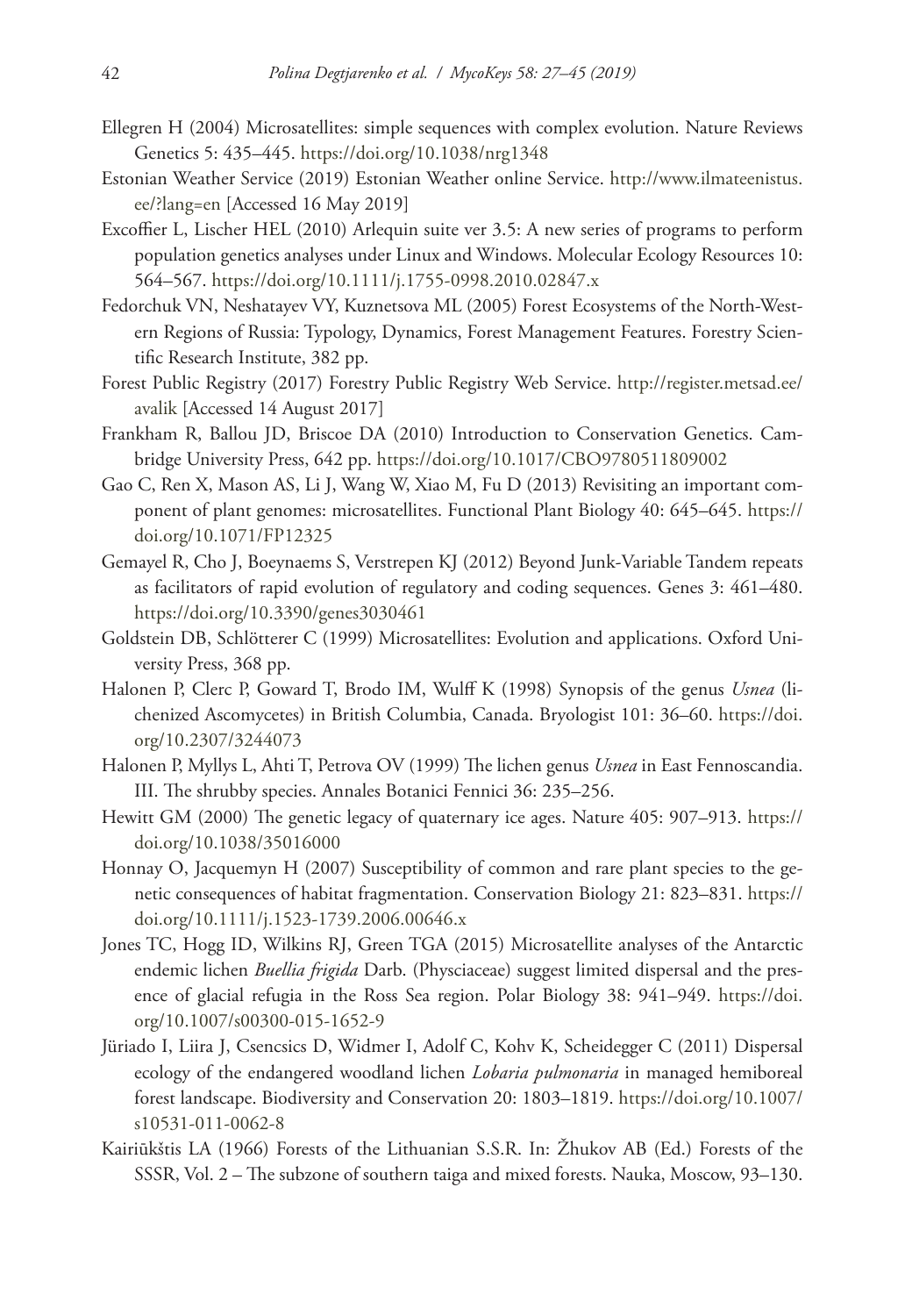- Kalinowski ST (2005) HP-Rare: a computer program for performing rarefaction on measures of allelic diversity. Molecular Ecology Notes 5: 187–189. [https://doi.org/10.1111/j.1471-](https://doi.org/10.1111/j.1471-8286.2004.00845.x) [8286.2004.00845.x](https://doi.org/10.1111/j.1471-8286.2004.00845.x)
- Kamvar ZN, Tabima JF, Grünwald NJ. (2014) Poppr: an R package for genetic analysis of populations with clonal, partially clonal, and/or sexual reproduction. Peer J 2:e281. [https://](https://doi.org/10.7717/peerj.281) [doi.org/10.7717/peerj.281](https://doi.org/10.7717/peerj.281)
- Kamvar ZN, Brooks JC, Grünwald NJ (2015) Novel R tools for analysis of genome-wide population genetic data with emphasis on clonality. Frontiers of Genetics 6: 208. [https://](https://doi.org/10.3389/fgene.2015.00208) [doi.org/10.3389/fgene.2015.00208](https://doi.org/10.3389/fgene.2015.00208)
- Laasimer L, Masing V (1995) Flora and plant cover. In: Raukas A (Ed.) Estonian nature. Valgus and Eesti entsüklopeediakirjastus, Tallinn, 364–401.
- Lagostina E, Dal Grande F, Andreev M, Printzen C (2018) The use of microsatellite markers for species delimitation in Antarctic *Usnea* subgenus *Neuropogon*. Mycologia 110: 1047–1057. <https://doi.org/10.1080/00275514.2018.1512304>
- Mansournia MR, Wu B, Matsushita N, Hogetsu T (2012) Genotypic analysis of the foliose lichen *Parmotrema tinctorum* using microsatellite markers: association of mycobiont and photobiont, and their reproductive modes. Lichenologist 44: 419–440. [https://doi.](https://doi.org/10.1017/S0024282911000909) [org/10.1017/S0024282911000909](https://doi.org/10.1017/S0024282911000909)
- Molnár K, Farkas E (2010) Current results on biological activities of lichen secondary metabolites. A review. Zeitschrift für Naturforschung C 65: 3–4.<https://doi.org/10.1515/znc-2010-3-401>
- Nadyeina O, Dymytrova L, Naumovych A, Postoyalkin S, Werth S, Cheenacharoen S, Scheidegger C (2014) Microclimatic differentiation of gene pools in the *Lobaria pulmonaria* symbiosis in a primeval forest landscape. Molecular Ecology 23: 5164–5178. [https://doi.](https://doi.org/10.1111/mec.12928) [org/10.1111/mec.12928](https://doi.org/10.1111/mec.12928)
- Nash TH, Ryan BD, Gries C, Bungartz F (2007) Lichen Flora of the Greater Sonoran Desert Region, vol. 3. Arizona State University Lichen Herbarium, 567 pp.
- Nash TH, Zavada M (1977) Population studies among Sonoran desert species of *Parmelia*  subg. *Xanthoparmelia* (Parmeliaceae). American Journal of Botany 64: 664–669. [https://](https://doi.org/10.2307/2441718) [doi.org/10.2307/2441718](https://doi.org/10.2307/2441718)
- Orange A, James PW, White FJ (2001) Microchemical methods for the identification of lichens. British Lichen Society, 101 pp.
- Otálora MG, Martinez I, Belinchon R, Widmer I, Aragon G, Escudero A, Scheidegger C (2011) Remnants fragments preserve genetic diversity of the old forest lichen *Lobaria pulmonaria* in a fragmented Mediterranean mountain forest. Biodiversity and Conservation 20: 1239–1254.<https://doi.org/10.1007/s10531-011-0025-0>
- Otálora MG, Belinchón R, Prieto M, Aragón G, Izquierdo P, Martínez I (2015) The threatened epiphytic lichen *Lobaria pulmonaria* in the Iberian Peninsula: Genetic diversity and structure across a latitudinal gradient. Fungal Biology 119: 802–811. [https://doi.org/10.1016/j.](https://doi.org/10.1016/j.funbio.2015.05.004) [funbio.2015.05.004](https://doi.org/10.1016/j.funbio.2015.05.004)
- Peakall R, Smouse PE (2012) GenAlEx 6.5: genetic analysis in Excel. Population genetic software for teaching and research – an update. Bioinformatics 28: 2537–2539. [https://doi.](https://doi.org/10.1093/bioinformatics/bts460) [org/10.1093/bioinformatics/bts460](https://doi.org/10.1093/bioinformatics/bts460)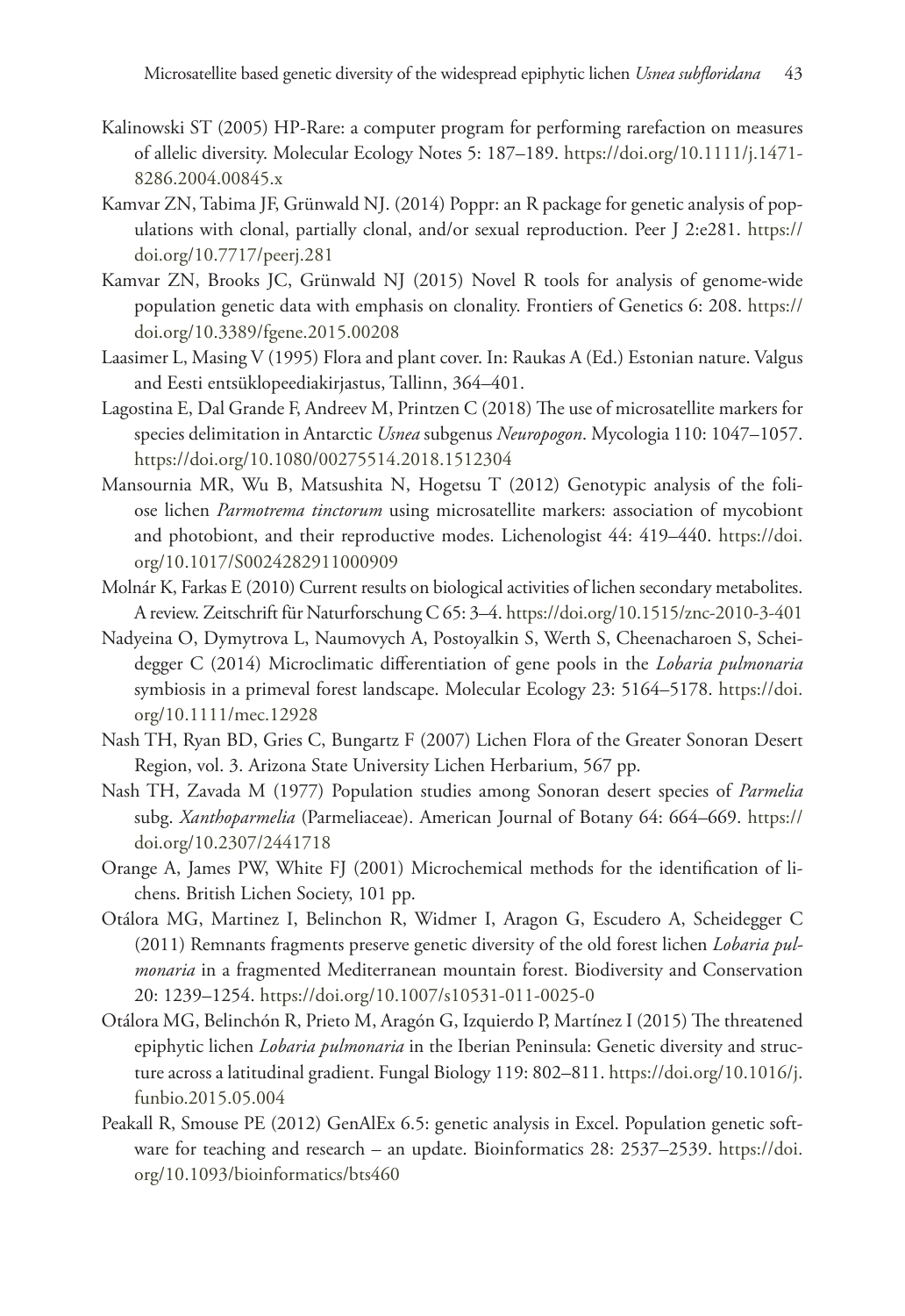- Prieto M, Romera L, Merinero S, Aragon G, Martínez I (2015) Development and characterization of fungal specific microsatellite markers in the lichen *Lobarina scrobiculata* (Lobariaceae, Ascomycota). Lichenologist 47: 183–186. <https://doi.org/10.1017/S0024282915000109>
- R Core Team (2013) R: A language and environment for statistical computing. R Foundation for Statistical Computing, 201 pp.
- Randlane T, Tõrra T, Saag A, Saag L (2009) Key to European *Usnea* species. Bibliotheca Lichenologica 100: 433–478.
- Randlane T, Saag A, Martin L, Timdal E, Nimis PL (2011) Epiphytic Macrolichens of Estonia. University of Tartu, 326 pp.
- Scheidegger C, Bilovitz P, Werth S, Widmer I, Mayrhofer H (2012) Hitchhiking with forests: population genetics of the epiphytic lichen *Lobaria pulmonaria* in primeval and managed forests in southeastern Europe. Ecology and Evolution 2: 2223–2240. [https://doi.](https://doi.org/10.1002/ece3.341) [org/10.1002/ece3.341](https://doi.org/10.1002/ece3.341)
- Shen B (2003) Polyketide biosynthesis beyond the type I, II and III polyketide synthase paradigms. Current Opinion in Chemical Biology 7: 285–295. [https://doi.org/10.1016/](https://doi.org/10.1016/S1367-5931(03)00020-6) [S1367-5931\(03\)00020-6](https://doi.org/10.1016/S1367-5931(03)00020-6)
- Singh G, Dal Grande F, Werth S, Scheidegger C (2015) Long-term consequences of disturbances on reproductive strategies of the rare epiphytic lichen *Lobaria pulmonaria*: clonality a gift and a curse. FEMS Microbiology Ecology 91: 1–11. <https://doi.org/10.1093/femsec/fiu009>
- Smith CW, Aptroot A, Coppins BJ, Fletcher A, Gilbert OL, James PW, Wolseley PA (2009) The Lichens of Great Britain and Ireland. British Lichen Society, 1046 pp.
- Smith JM, Smith NH, O'Rourke M, Spratt BG (1993) How clonal are bacteria? Proceedings of the National Academy of Sciences of the United States of America 90: 4384–4388. [https://](https://doi.org/10.1073/pnas.90.10.4384) [doi.org/10.1073/pnas.90.10.4384](https://doi.org/10.1073/pnas.90.10.4384)
- Šmilauer P, Lepš J (2014) Multivariate analysis of ecological data using Canoco 5. Cambridge University Press, 1–376.<https://doi.org/10.1017/CBO9781139627061>
- Tõrra T, Cornejo C, Cheenacharoen S, Dal Grande F, Marmor L, Scheidegger C (2014) Characterization of Fungus-Specific Microsatellite Markers in the Lichen Fungus *Usnea subfloridana* (Parmeliaceae). Applications in Plant Sciences 2: apps.1400034. [https://doi.](https://doi.org/10.3732/apps.1400034) [org/10.3732/apps.1400034](https://doi.org/10.3732/apps.1400034)
- Tõrra T, Randlane T (2007) The lichen genus *Usnea* (lichenized Ascomycetes, *Parmeliaceae*) in Estonia with a key to the species in the Baltic countries. Lichenologist 39: 415–438. <https://doi.org/10.1017/S0024282907007220>
- Vieira MLC, Santini L, Diniz AL, Munhoz CF (2016). Microsatellite markers: what they mean and why they are so useful. Genetics and Molecular Biology 39: 312–328. [https://doi.](https://doi.org/10.1590/1678-4685-GMB-2016-0027) [org/10.1590/1678-4685-GMB-2016-0027](https://doi.org/10.1590/1678-4685-GMB-2016-0027)
- Walser JC (2004) Molecular evidence for limited dispersal of vegetative propagules in the epiphytic lichen *Lobaria pulmonaria*. American Journal of Botany 91: 1273–1276. [https://](https://doi.org/10.3732/ajb.91.8.1273) [doi.org/10.3732/ajb.91.8.1273](https://doi.org/10.3732/ajb.91.8.1273)
- Werth S, Wagner HH, Holderegger R, Kalwij JM, Scheidegger C (2006) Effect of disturbances on the genetic diversity of an old-growth forest associated lichen. Molecular Ecology 15: 911–921.<https://doi.org/10.1111/j.1365-294X.2006.02838.x>